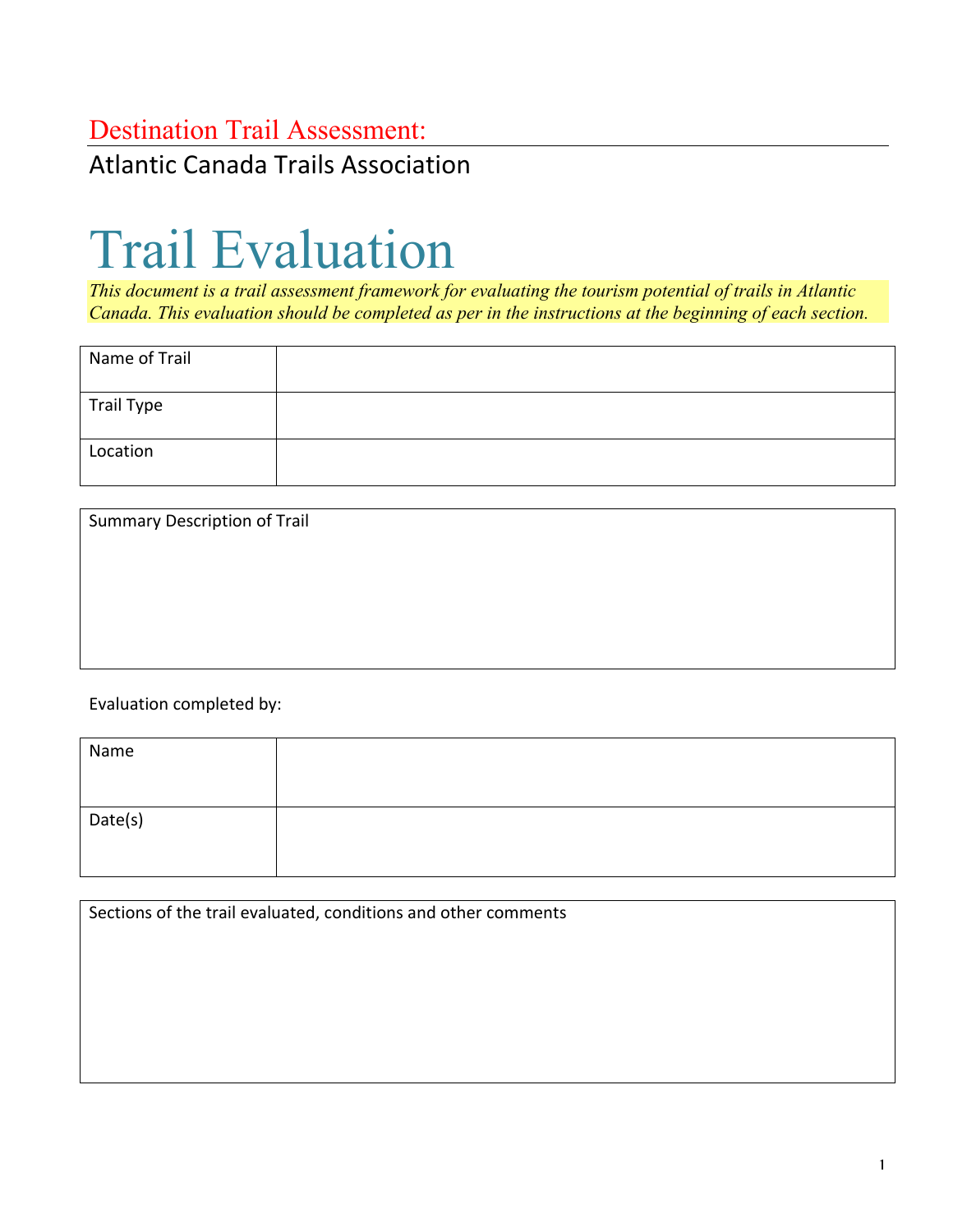## Evaluation Form

#### **How to complete the following sections:**

Respond to each question within this assessment tool by providing an objective rating in the appropriate space. Questions are rated based on a 6-point scale where 0 is the lowest or least favourable rating and 5 is the best. In each case (or question) the upper and lower ends, (ie. the least favourable and most favourable responses) are described or specified (defining the range of possible responses). Add comments in the space provided.

### Section 1: Pre-trip

| <b>WEB SITE</b>                                                                                                        | $\Omega$ | 2 | 3 | 4 | 5 |
|------------------------------------------------------------------------------------------------------------------------|----------|---|---|---|---|
| Web site provides complete trail description.                                                                          |          |   |   |   |   |
| $0 = no$ web site<br>5 = web site provides detailed information                                                        |          |   |   |   |   |
| Web site provides suitable planning tools to allow visitors to organize their trip including                           |          |   |   |   |   |
| accurate maps, entry points, distances etc.                                                                            |          |   |   |   |   |
| $0 = no$ information<br>5 = complete accurate information                                                              |          |   |   |   |   |
| Designated route options are clearly identified on the web site and trail route is easy for<br>visitors to understand. |          |   |   |   |   |
| $0 = \text{trail route is confusing}$<br>5 = clearly identified routes are identified                                  |          |   |   |   |   |
| Web site provides complete information about communities and related services on or in<br>the vicinity of the trail.   |          |   |   |   |   |
| $0 = no$ information                                                                                                   |          |   |   |   |   |
| 5 = complete and detailed information                                                                                  |          |   |   |   |   |
| Suggested itineraries are provided on the web site with distance, duration and links to                                |          |   |   |   |   |
| attractions or services along the way.                                                                                 |          |   |   |   |   |
| $0 = no$ information<br>5 = complete and detailed information                                                          |          |   |   |   |   |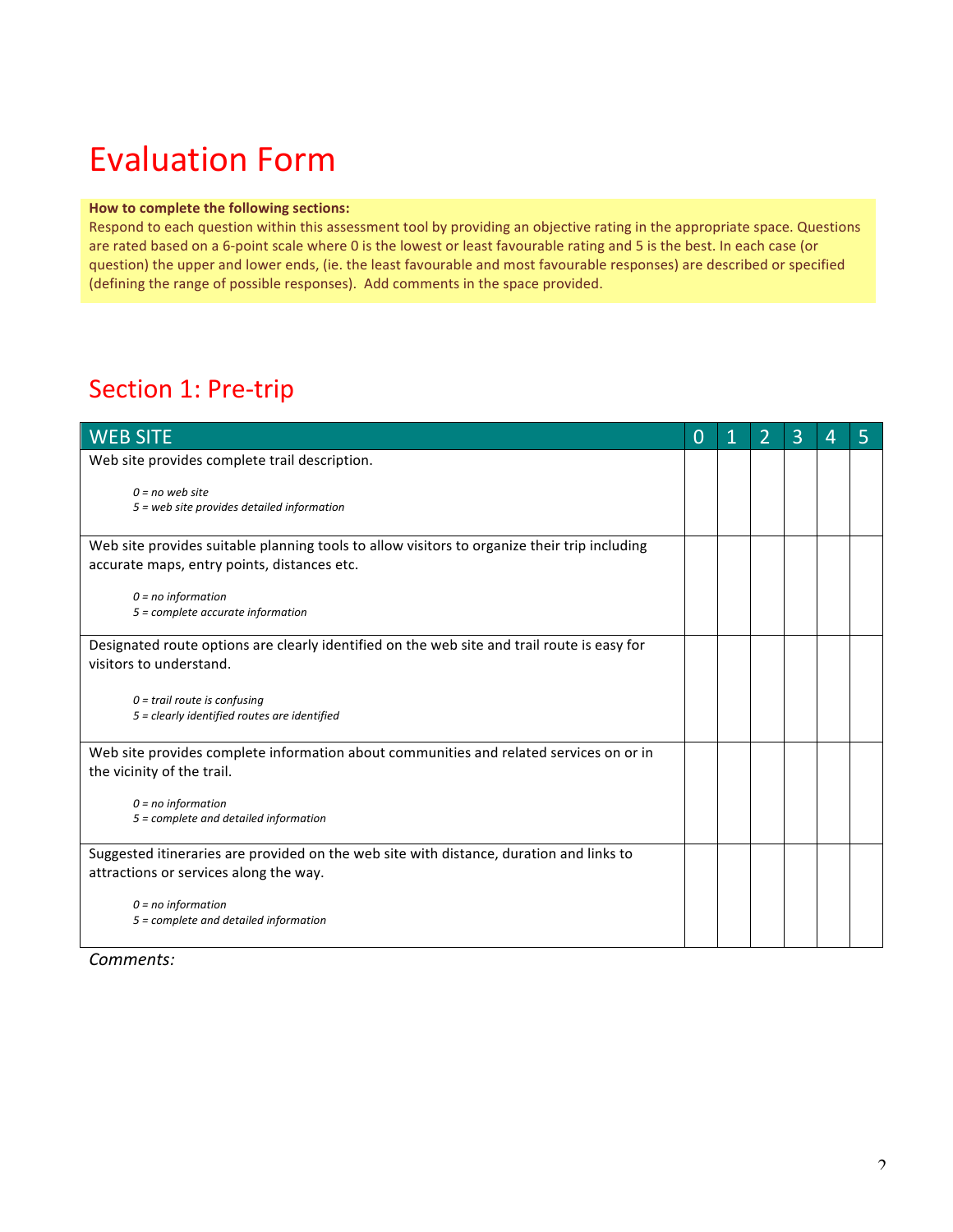| <b>GETTING THERE</b>                                                                                                                     | 0 |  | 3 | 4 | 5 |
|------------------------------------------------------------------------------------------------------------------------------------------|---|--|---|---|---|
| Complete and accurate information for finding designated entry point(s) or trailhead is<br>provided on the web site.                     |   |  |   |   |   |
| $0 = no$ information<br>$5 =$ complete and accurate information                                                                          |   |  |   |   |   |
| Information for finding the designated entry point(s) or trailhead is provided in all other<br>sources (brochure, guidebook, maps etc.). |   |  |   |   |   |
| $0 = no$ information in other sources<br>5 = complete information in all sources                                                         |   |  |   |   |   |
| Signs are located at exits and intersections to locate designated entry point(s) or trailhead.                                           |   |  |   |   |   |
| $0 = no$ signs at intersections and exits<br>5 = excellent signage at exits and intersections                                            |   |  |   |   |   |
| Road signs are clear and in good condition and provide required information                                                              |   |  |   |   |   |
| $0 = no$ road signs<br>$5$ = adequate road signs, clear and in excellent condition                                                       |   |  |   |   |   |

## Section 2: Entry and Access Points

| <b>PARKING</b>                                                                                                                               | 1 | З |  |
|----------------------------------------------------------------------------------------------------------------------------------------------|---|---|--|
| Parking areas conveniently located for easy access to the trail.                                                                             |   |   |  |
| $0 =$ parking is not available within 15 min of trail head.<br>5 – parking is located immediately adjacent to the trail head or access point |   |   |  |
| Parking area(s) are adequately sized for expected peak visitation.                                                                           |   |   |  |
| $0 =$ inadequate<br>$5$ = extensive and adequate parking                                                                                     |   |   |  |
| Parking area(s) are attractive, well maintained, graded and kept clean with no litter.                                                       |   |   |  |
| $0 =$ poorly condition/unsightly debris<br>5 = clean, attractive, well maintained                                                            |   |   |  |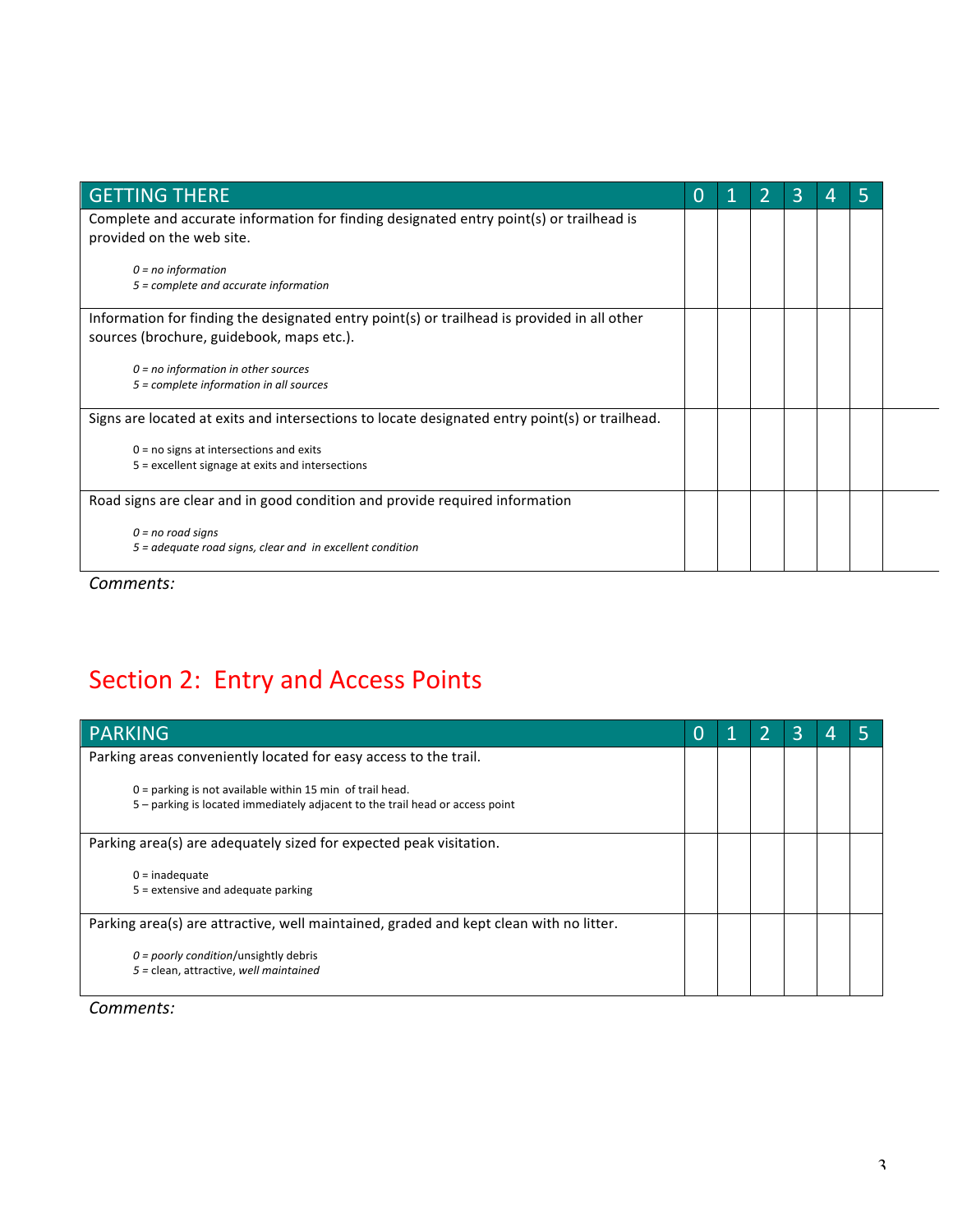| <b>ENTRY POINT SIGNS</b>                                                                           | 0 | 2 | 3 | 4 | 5 |
|----------------------------------------------------------------------------------------------------|---|---|---|---|---|
| Trail signs are located at each entry point                                                        |   |   |   |   |   |
| $0 = no$ signs<br>5 = clear, well maintained signs at each entry                                   |   |   |   |   |   |
|                                                                                                    |   |   |   |   |   |
| Trail entry sign located at the start of the trail (or section of the trail) is attractive and in  |   |   |   |   |   |
| good repair.                                                                                       |   |   |   |   |   |
|                                                                                                    |   |   |   |   |   |
| $0 = none$                                                                                         |   |   |   |   |   |
| $5$ = attractive and in good repair                                                                |   |   |   |   |   |
| Essential information is provided at access points or trailhead including (circle all that apply): |   |   |   |   |   |
| $0 = no$ information                                                                               |   |   |   |   |   |
| $5$ = all essential information                                                                    |   |   |   |   |   |
|                                                                                                    |   |   |   |   |   |
| Trail map is on display at all access points.                                                      |   |   |   |   |   |
| $0 = no$ map                                                                                       |   |   |   |   |   |
| 5 = clear and accurate trail map                                                                   |   |   |   |   |   |
|                                                                                                    |   |   |   |   |   |
|                                                                                                    |   |   |   |   |   |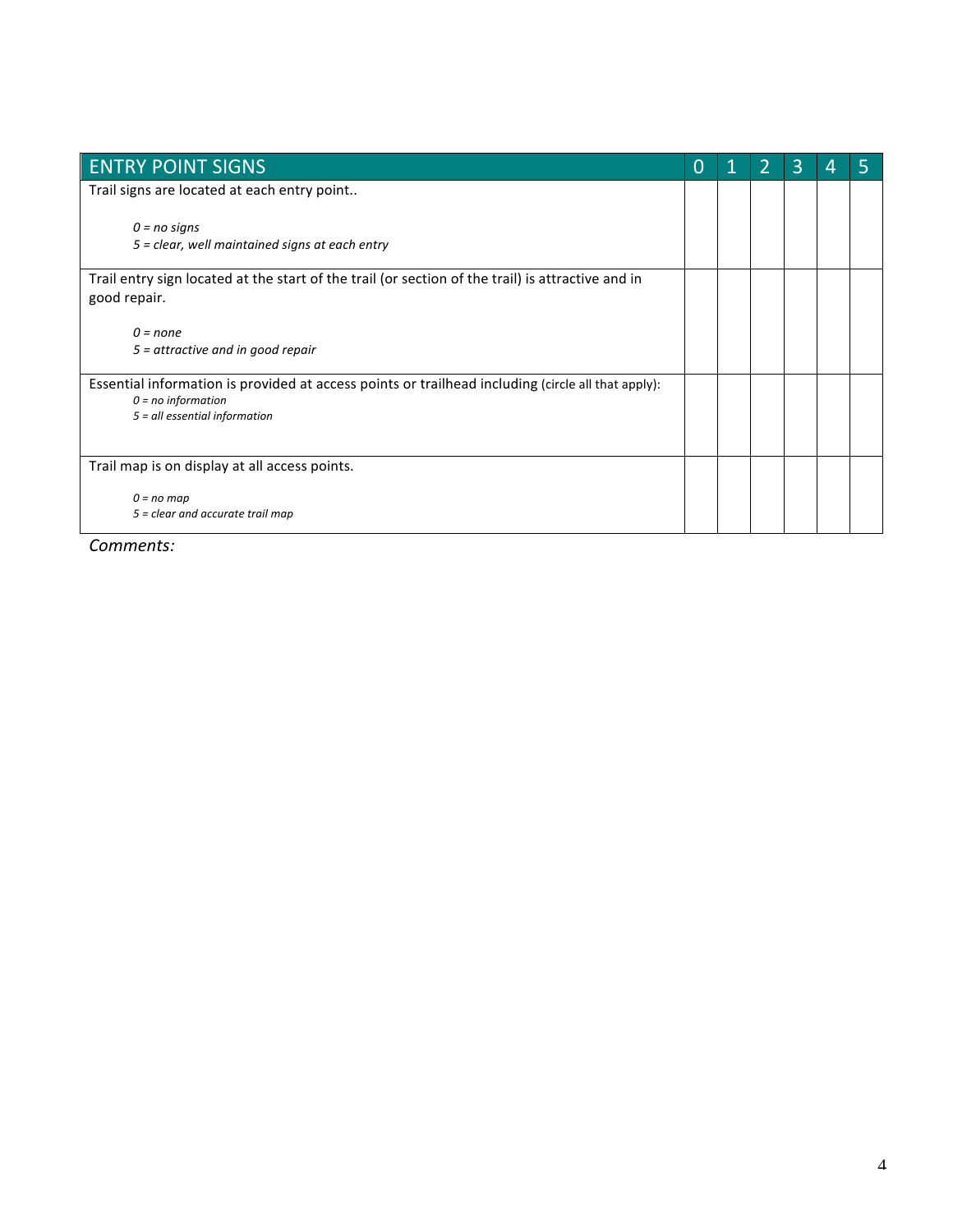## Section 3: On the Trail

This section concerns condition of the trail itself. It is divided into 2 sections. The first (part A) applies to hiking and walking trails. The second (part B) applies to multiuse trails developed and promoted primarily for use by cyclists.

*If* trail use is limited to hiking and walking, please answer only part A. Then move directly to Section 4 (trail design).

*If* the trail is a multi-use trail promoted for use by cyclists, please answer only part B. Then move directly to Section 4 (trail *design).*

### **Part A** *Hiking and walking trails*

Please complete the following section (part A) for trails that are limited to hiking and walking only. Answer all questions in this section. Once you have filled out this section, you must skip part B.

| <b>TRAIL NAVIGATION</b>                                                                    | O |  | 3 |  |
|--------------------------------------------------------------------------------------------|---|--|---|--|
| Accurate printed map (or functional smart phone enabled version) is available without      |   |  |   |  |
| charge or for purchase at the trailhead.                                                   |   |  |   |  |
| $0 = no$ user map available                                                                |   |  |   |  |
| 5= excellent map for use on the trail                                                      |   |  |   |  |
| Markers placed at regular intervals to prevent users from getting lost.                    |   |  |   |  |
| $0 = no$ markers                                                                           |   |  |   |  |
| 5 = frequent markers clearly indicate the trail                                            |   |  |   |  |
| Markers are of consistent design and kept in good condition.                               |   |  |   |  |
| $0 = none$                                                                                 |   |  |   |  |
| 5 = highly visible consistent design and in excellent condition                            |   |  |   |  |
| Signs located at trail intersections indicate connections to other trails where necessary. |   |  |   |  |
| $0 =$ trail intersections are unmarked                                                     |   |  |   |  |
| 5 = trail signs clearly indicate alternative routes                                        |   |  |   |  |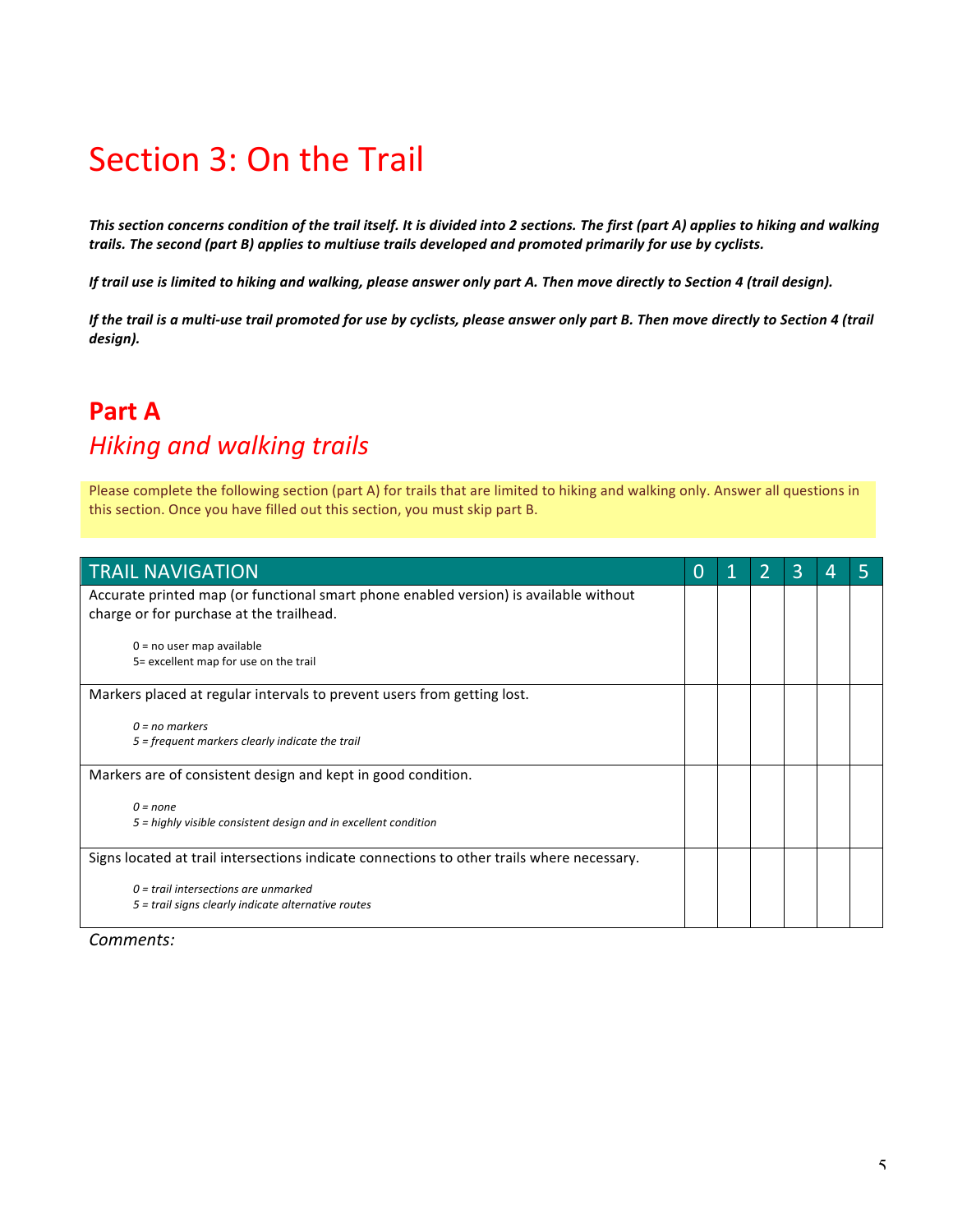| <b>TRAIL CONDITIONS AND MAINTENANCE</b>                                                | O |  | 3 | 4 | 5 |
|----------------------------------------------------------------------------------------|---|--|---|---|---|
|                                                                                        |   |  |   |   |   |
| Trail has a dry or stable walking surface throughout.                                  |   |  |   |   |   |
| $0 = poor$ conditions (wet or muddy or eroding)                                        |   |  |   |   |   |
| 5 = trail has a hard, stable tread throughout                                          |   |  |   |   |   |
| Trail corridor is in good condition without erosion, windfalls or overgrown foliage.   |   |  |   |   |   |
| $0 =$ significant obstructions                                                         |   |  |   |   |   |
| 5 = trail corridor is kept clear and in good condition                                 |   |  |   |   |   |
| Trails are kept clean and are clear of all debris or litter.                           |   |  |   |   |   |
| $0 =$ debris is unsightly and/or obstructs travel                                      |   |  |   |   |   |
| 5 = trail is clean and clear of debris                                                 |   |  |   |   |   |
| Construction methods and materials minimize impact to environmentally sensitive areas. |   |  |   |   |   |
| $0 =$ significant impacts                                                              |   |  |   |   |   |
| 5 = materials protect all sensitive areas                                              |   |  |   |   |   |
| Viewing and rest areas are kept clean and cleared of all garbage and debris.           |   |  |   |   |   |
| $0 =$ unsightly garbage or debris                                                      |   |  |   |   |   |
| 5 = viewing/rest areas are clean                                                       |   |  |   |   |   |
| Boardwalks, stairs and bridges are sound and in good condition.                        |   |  |   |   |   |
| $0$ = structures are damaged or unsafe                                                 |   |  |   |   |   |
| 5 = all structures are in excellent condition                                          |   |  |   |   |   |
|                                                                                        |   |  |   |   |   |
| Trail markings and warning signs are in good repair.                                   |   |  |   |   |   |
| $0$ = markers are poorly maintained                                                    |   |  |   |   |   |
| 5 = all signs and markers are in good repair                                           |   |  |   |   |   |
|                                                                                        |   |  |   |   |   |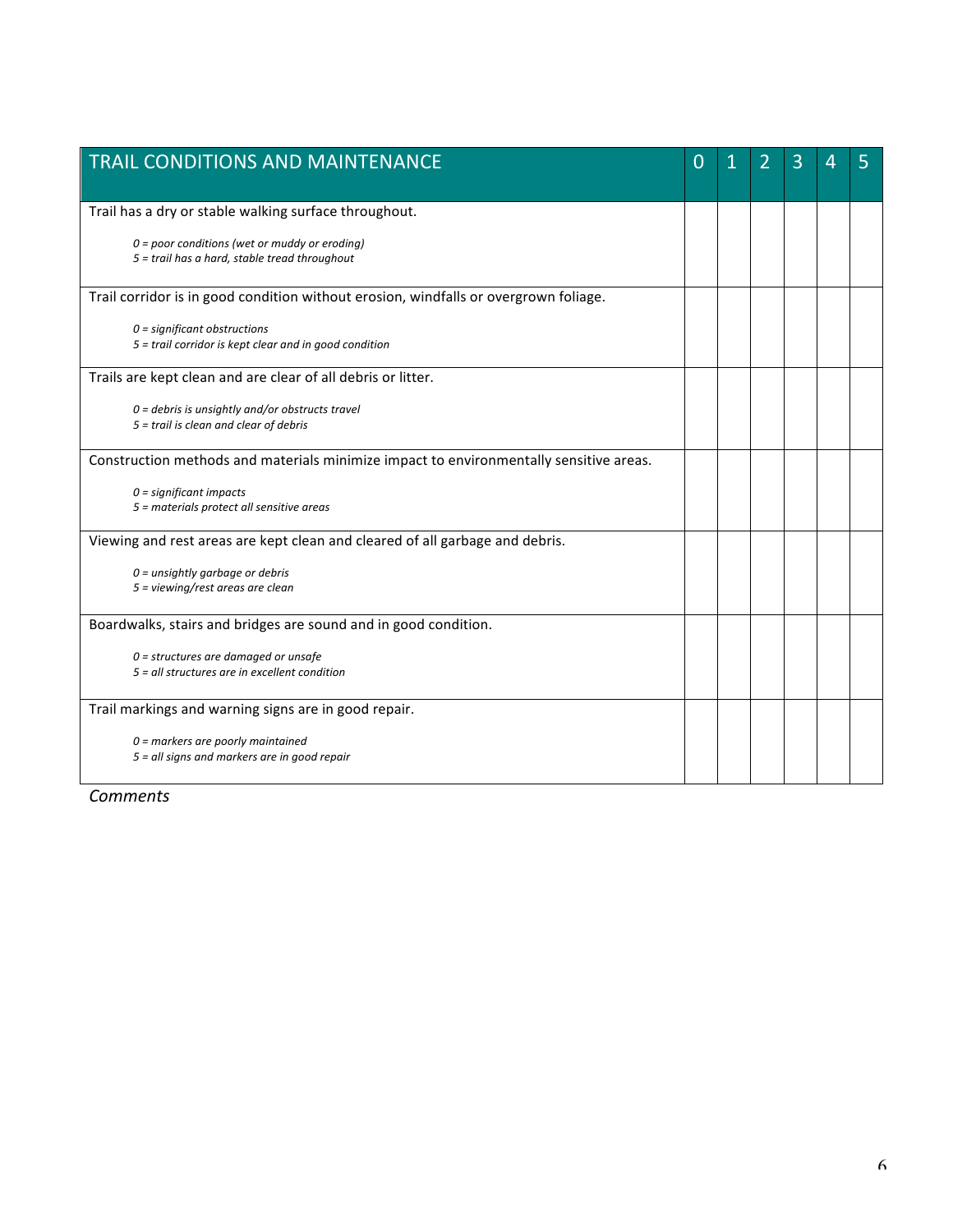### **Part B**

## *Trails promoted for use by cyclists*

If the trail being assessed is a multi-use trail that is promoted for cycling, please fill out this section. If the trail is for hiking and walking only and you filled out the previous section (part A), skip this section and go directly on the next section 4.

| <b>TRAIL NAVIGATION</b>                                                                                                           | $\Omega$ | 2 | 3 | 4 | 5 |
|-----------------------------------------------------------------------------------------------------------------------------------|----------|---|---|---|---|
| Accurate printed map (or functional smart phone enabled version) is available without<br>charge or for purchase at the trailhead. |          |   |   |   |   |
| $0 = no$ user map available<br>5= excellent map for use on the trail                                                              |          |   |   |   |   |
| Markers placed at regular intervals to indicate that users are on the designated route.                                           |          |   |   |   |   |
| $0 = no$ markers<br>5 = frequent markers clearly indicate the trail                                                               |          |   |   |   |   |
| Markers are of consistent design and kept in good condition.                                                                      |          |   |   |   |   |
| $0 = none$<br>5 = highly visible consistent design and in excellent condition                                                     |          |   |   |   |   |
| Signs located at trail intersections indicate connections to other trails where necessary.                                        |          |   |   |   |   |
| $0 = \text{trail}$ intersections are unmarked<br>5 = trail signs clearly indicate alternative routes                              |          |   |   |   |   |
| Maps an/or signs at entry points or on the trail show distance to community hubs and                                              |          |   |   |   |   |
| ideally indicate essential cyclist needs (water, washrooms, etc)                                                                  |          |   |   |   |   |
| $0 = no$ information                                                                                                              |          |   |   |   |   |
| 5 = maps/ trail signs clearly indicate location of community hubs                                                                 |          |   |   |   |   |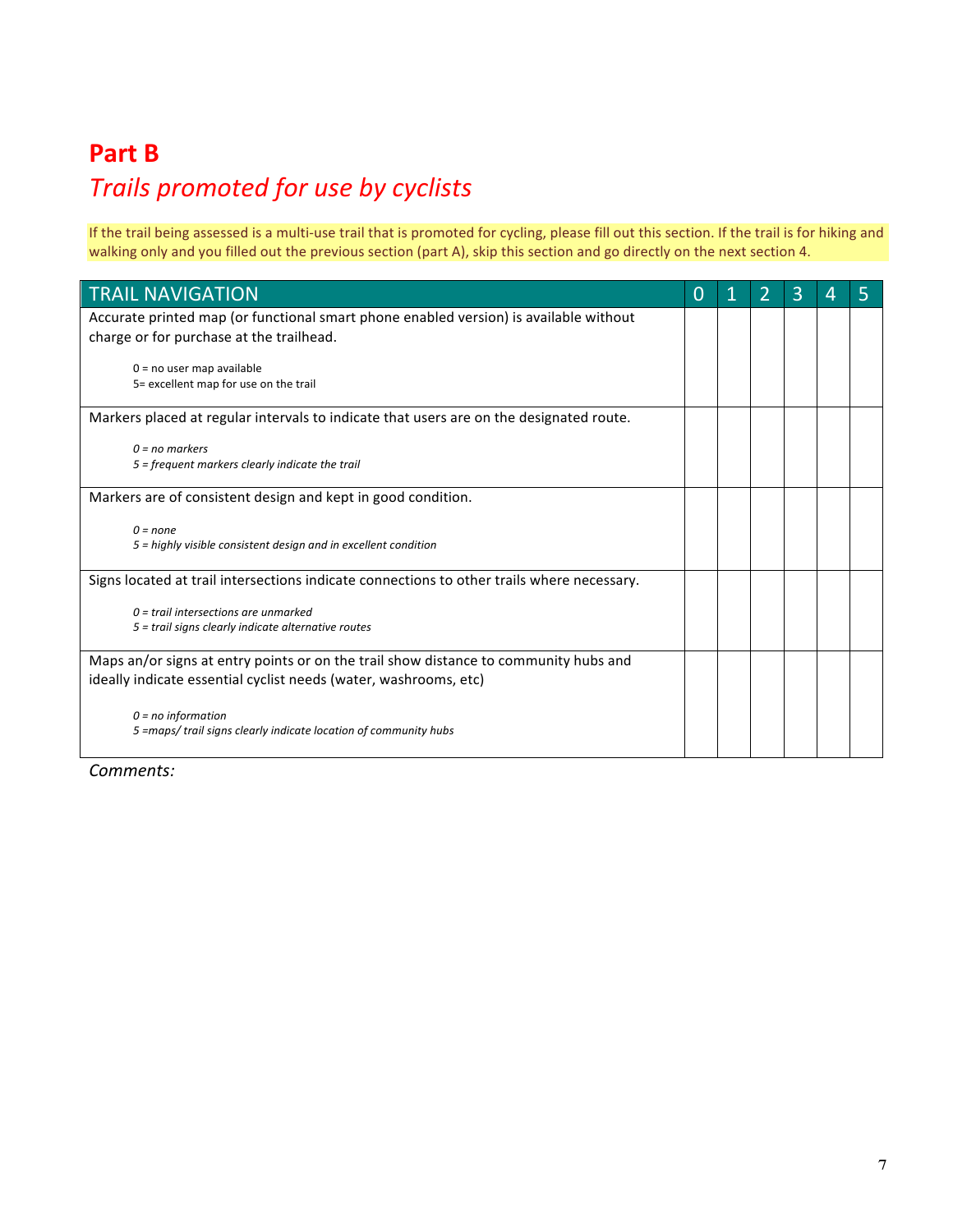| TRAIL CONDITIONS AND MAINTENANCE                                                                                        | 0 | 1 | 2 | 3 | 4 | 5 |
|-------------------------------------------------------------------------------------------------------------------------|---|---|---|---|---|---|
| Trail has a smooth hard surface throughout.                                                                             |   |   |   |   |   |   |
| $0 = rough$ or soft trail surface<br>5 = trail is paved or equivalent hard packed gravel                                |   |   |   |   |   |   |
| Trail surface is in good condition, without erosion and free of ruts, rocks or potholes.                                |   |   |   |   |   |   |
| $0 = poor$ or damaged<br>5 = Excellent condition with smooth unbroken surface                                           |   |   |   |   |   |   |
| Trails are kept clean and are clear of all debris or litter.                                                            |   |   |   |   |   |   |
| $0 =$ debris is unsightly and/or obstructs travel<br>5 = trail is clean and clear of debris                             |   |   |   |   |   |   |
| Slopes are moderate (less than 10%) with wide turns permitting safe descents without risk<br>to other users             |   |   |   |   |   |   |
| $0$ = Trail is excessively steep and dangerous<br>5 = Gentle sloping trail tread.                                       |   |   |   |   |   |   |
| Road crossing are well marked and barriers are in place to insure trail users slow down or<br>pause at crossings.       |   |   |   |   |   |   |
| $0 = No$ mechanisms to control trail users at crossings<br>5 = Road crossings are well designed with signs and barriers |   |   |   |   |   |   |
| Construction methods and materials minimize impact to environmentally sensitive areas.                                  |   |   |   |   |   |   |
| $0 =$ significant impacts<br>5 = materials protect all sensitive areas                                                  |   |   |   |   |   |   |
| Viewing and rest areas are kept clean and cleared of all garbage and debris.                                            |   |   |   |   |   |   |
| $0 =$ unsightly garbage or debris<br>5 = viewing/rest areas are clean                                                   |   |   |   |   |   |   |
| Boardwalks, stairs, bridges, safety railings are sound and in good condition.                                           |   |   |   |   |   |   |
| $0$ = structures are damaged or unsafe<br>5 = all structures are in excellent condition                                 |   |   |   |   |   |   |
| Trail markings and warning signs are in good repair.                                                                    |   |   |   |   |   |   |
| $0$ = markers are poorly maintained<br>5 = all signs and markers are in good repair                                     |   |   |   |   |   |   |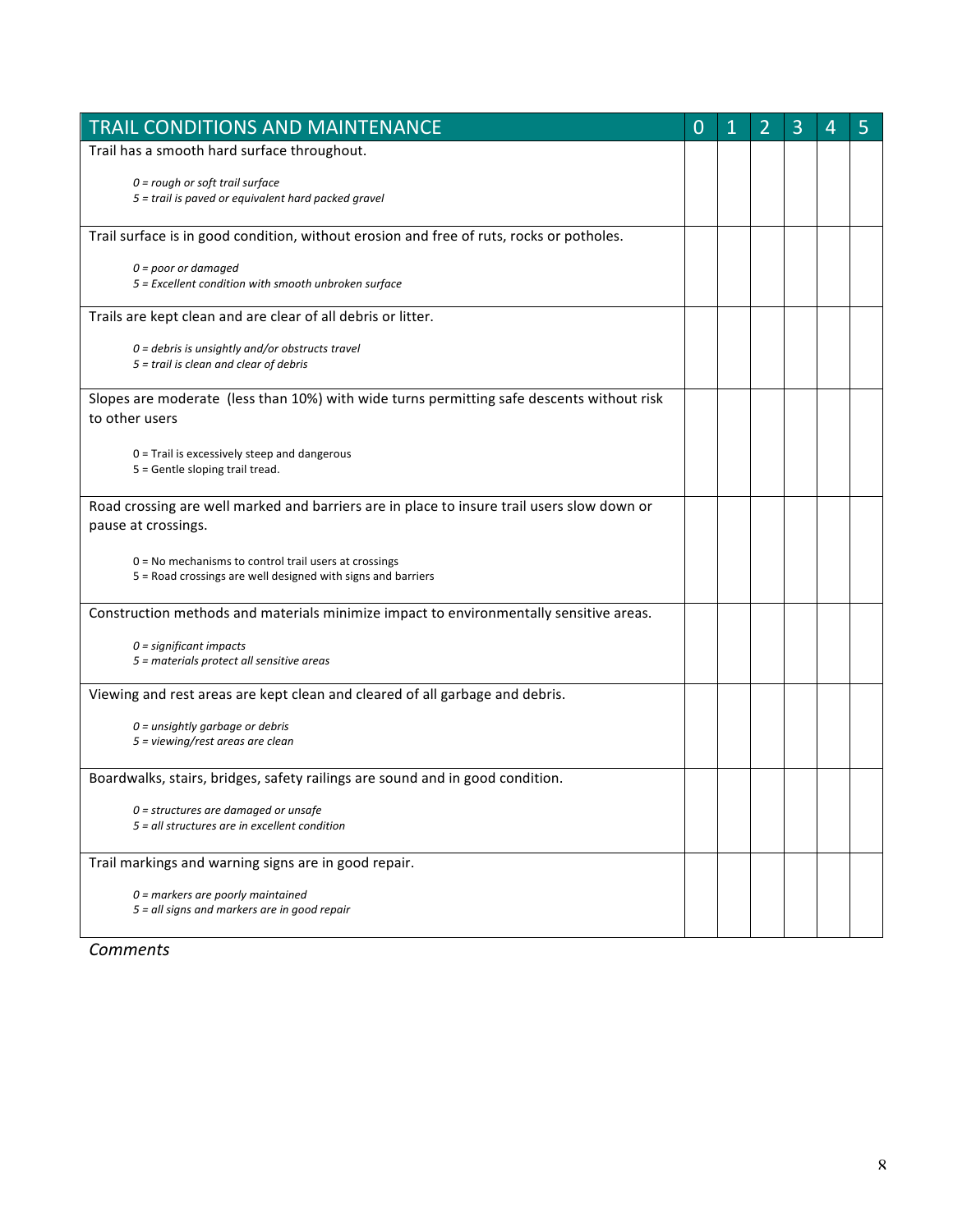## Section 4.0: Trail Design

| TRAIL ROUTE AND ALIGNMENT                                                                                                       | $\overline{0}$ | 2 | 3 | 4 | 5 |
|---------------------------------------------------------------------------------------------------------------------------------|----------------|---|---|---|---|
| Trail entry points are clearly indicated and are easily accessible by roads in good condition.                                  |                |   |   |   |   |
| $0 = poor$ access                                                                                                               |                |   |   |   |   |
| 5 = well marked with excellent access                                                                                           |                |   |   |   |   |
| Trail is continuous throughout designated route, unobstructed by natural barriers.                                              |                |   |   |   |   |
| $0 = frequency$ frequent interruptions                                                                                          |                |   |   |   |   |
| $5 = no$ barriers or interruptions                                                                                              |                |   |   |   |   |
| Trail provides diverse/varied visual perspectives along the route.                                                              |                |   |   |   |   |
| $0 =$ monotonous                                                                                                                |                |   |   |   |   |
| $5$ = highly varied perspectives                                                                                                |                |   |   |   |   |
| Trail design minimizes conflicts with vehicles.                                                                                 |                |   |   |   |   |
| $0 =$ significant potential conflicts                                                                                           |                |   |   |   |   |
| 5 = minimal conflicts, excellent conflict management strategies                                                                 |                |   |   |   |   |
| Trail design minimizes conflicts between users.                                                                                 |                |   |   |   |   |
| $0 =$ significant potential conflicts                                                                                           |                |   |   |   |   |
| 5 = excellent conflict management strategies                                                                                    |                |   |   |   |   |
| Trail minimizes man-made visual impact of industry, commercial development and housing                                          |                |   |   |   |   |
| (unless specifically themed to interpret these impacts).                                                                        |                |   |   |   |   |
| $0$ = significant industry impacts unrelated to the trail theme                                                                 |                |   |   |   |   |
| 5 = no impacts or impacts are directly associated with trail theme                                                              |                |   |   |   |   |
| Trail design provides attractive perspectives of towns and settlements that intersect with                                      |                |   |   |   |   |
| the trail route.                                                                                                                |                |   |   |   |   |
| $0 =$ unattractive perspectives<br>$5$ = excellent orientation                                                                  |                |   |   |   |   |
|                                                                                                                                 |                |   |   |   |   |
| Trail design frequently intersects with distinct ecological features (old growth, etc.)                                         |                |   |   |   |   |
| $0 = no$ distinct features<br>5 = frequent features, excellent orientation                                                      |                |   |   |   |   |
|                                                                                                                                 |                |   |   |   |   |
| Trail design frequently intersects with/ provides varied perspectives of natural elements<br>(water, unusual landforms, cliffs) |                |   |   |   |   |
|                                                                                                                                 |                |   |   |   |   |
| $0 = No$ distinct features.<br>5 = frequent features, excellent orientation                                                     |                |   |   |   |   |
|                                                                                                                                 |                |   |   |   |   |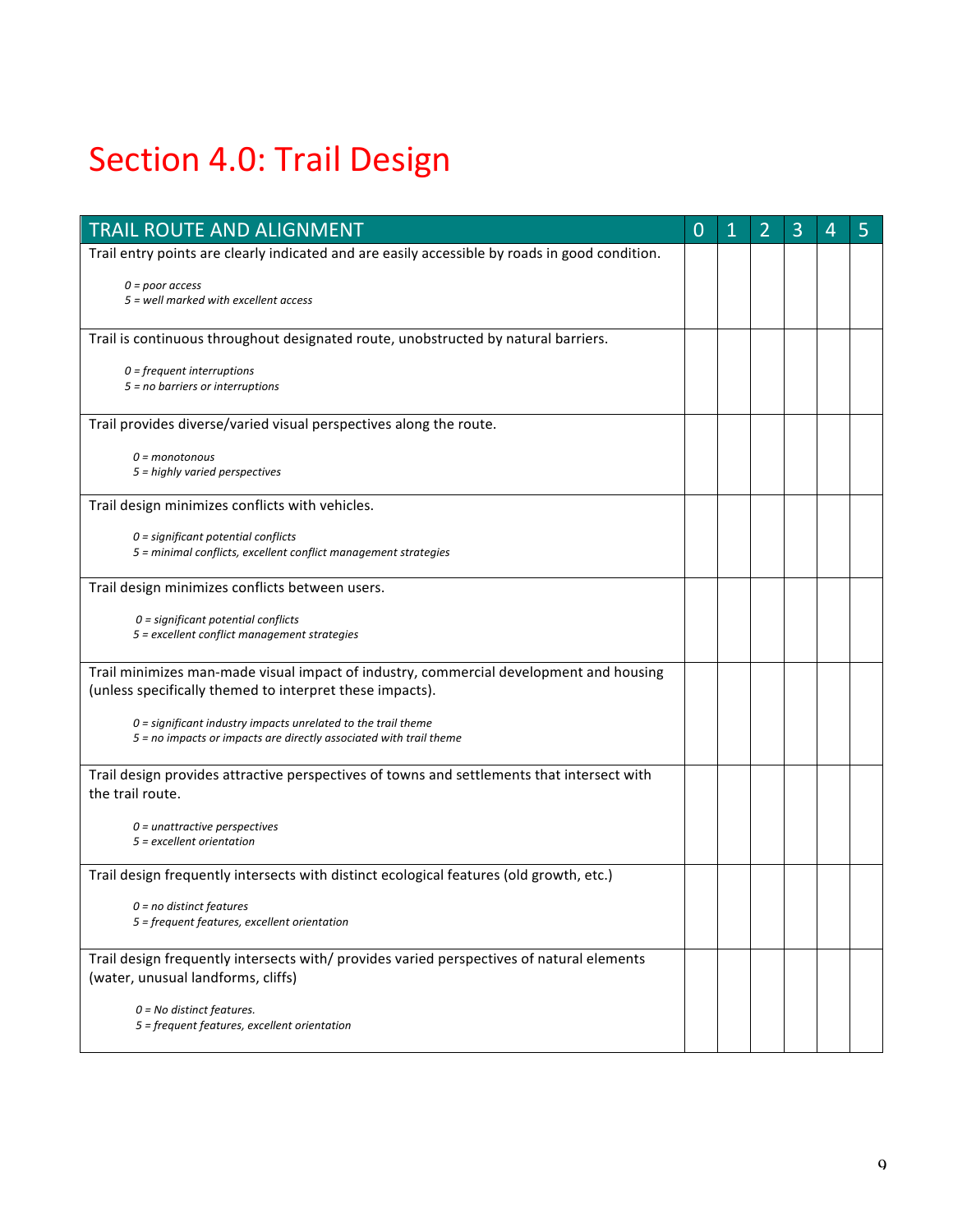| Trail provides frequent access to viewpoints, points of interest or interpretive sites |  |  |  |
|----------------------------------------------------------------------------------------|--|--|--|
| $0 = none$<br>5 = frequent viewpoints, excellent orientation                           |  |  |  |
| Trail alignment is varied with occasional changes in direction and orientation         |  |  |  |
| $0 = no$ change in direction<br>5 = varied and interesting changes                     |  |  |  |
| Innovative methods to overcome barriers (steep slopes, streams, rivers etc.)           |  |  |  |
| $0 =$ lack of design<br>5 = excellent design and innovation                            |  |  |  |

| <b>CONSERVATION</b>                                                                       | O |  |  |  |
|-------------------------------------------------------------------------------------------|---|--|--|--|
| Trail design avoids or mitigates any potential environmental damage associated with wet   |   |  |  |  |
| areas and easily damaged trail surface.                                                   |   |  |  |  |
| $0$ = Wet areas, flooding and braiding of trail corridors                                 |   |  |  |  |
| 5 = trail is dry and stable throughout (or has well designed boardwalks)                  |   |  |  |  |
| Trail design mitigates problems related to steep slopes prone to erosion.                 |   |  |  |  |
| $0 =$ significant erosion problems                                                        |   |  |  |  |
| $5 = no$ signs of erosion                                                                 |   |  |  |  |
| Trail corridor is oriented to avoid damage to rare species.                               |   |  |  |  |
| $0 =$ significant risks                                                                   |   |  |  |  |
| $5 =$ safely avoids impacts                                                               |   |  |  |  |
| Trail appears free of any sources of contamination (possible seepage from washrooms etc.) |   |  |  |  |
| $0 =$ Signs of contamination                                                              |   |  |  |  |
| $5 = No$ apparent risk of contamination                                                   |   |  |  |  |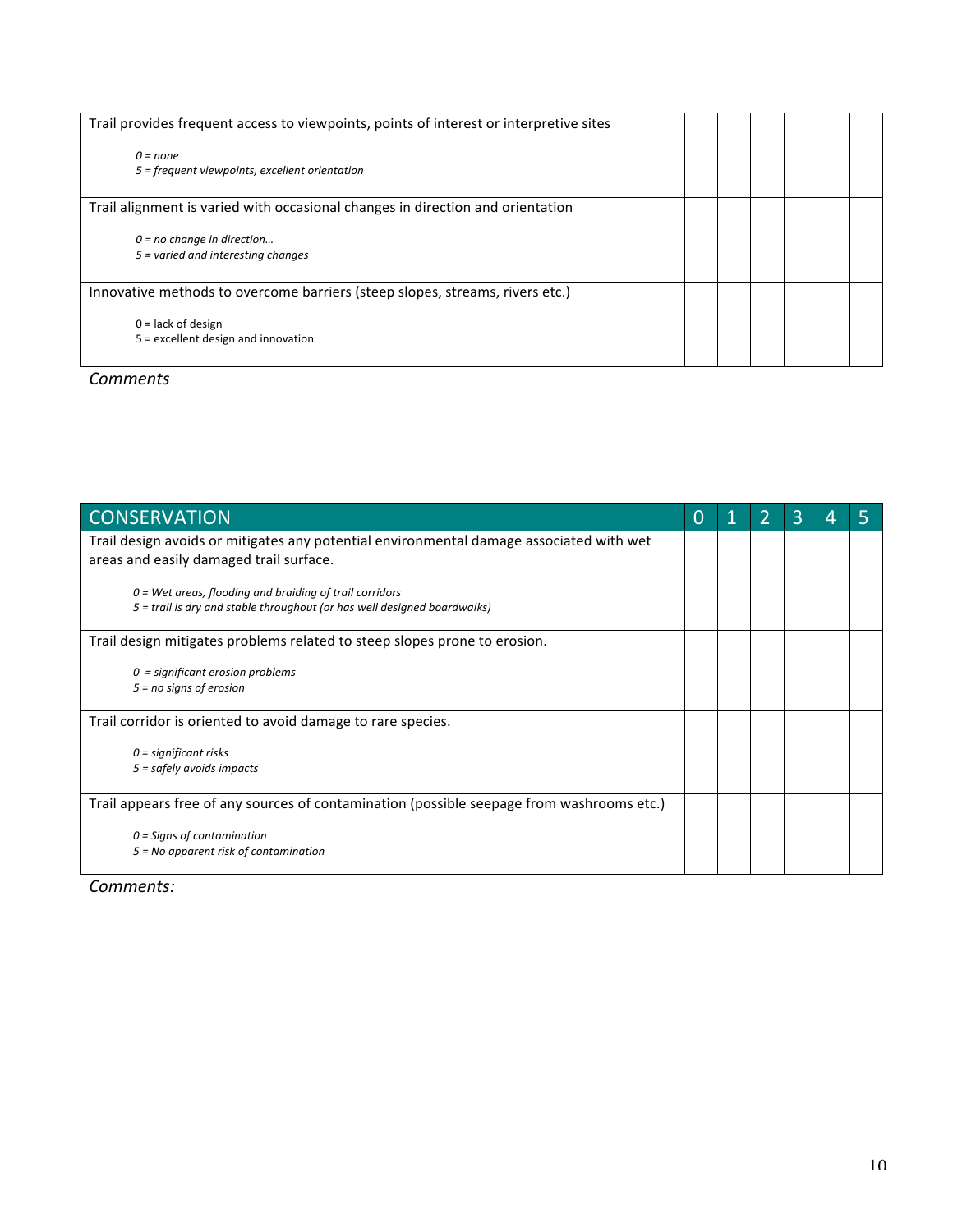| <b>SAFETY</b>                                                                                 | O |  | 3 |  |
|-----------------------------------------------------------------------------------------------|---|--|---|--|
| Clear guidelines & information are provided to users on safety related issues at the trail    |   |  |   |  |
| head/entry points.                                                                            |   |  |   |  |
| $0 = No$ safety related information                                                           |   |  |   |  |
| 5 = Excellent safety related information at the trail head                                    |   |  |   |  |
| Trail is buffered from vehicle traffic and/or effective measures to mitigate possible vehicle |   |  |   |  |
| conflicts at intersections (signs, barriers, etc).                                            |   |  |   |  |
| $0 =$ Significant risks                                                                       |   |  |   |  |
| 5 = trail is well separated from traffic or effective                                         |   |  |   |  |
|                                                                                               |   |  |   |  |
| Dangerous areas (natural and vehicle related) are identified with visible and easy to         |   |  |   |  |
| understand warnings.                                                                          |   |  |   |  |
| $0 = no$ warning signs                                                                        |   |  |   |  |
| 5 = hazard signs are well-designed and effective for all dangerous areas                      |   |  |   |  |
|                                                                                               |   |  |   |  |

| INTERPRETATION                                                                                                  |  | 3 | 4 |  |
|-----------------------------------------------------------------------------------------------------------------|--|---|---|--|
| Trail themes are interpreted with graphic text panels, trail brochure, in guidebooks and/or<br>on the web site. |  |   |   |  |
| $0 = no$ interpretation                                                                                         |  |   |   |  |
| $5$ = excellent interpretation                                                                                  |  |   |   |  |
| Interpretation helps the visitor to understand the natural history, ecology or heritage of the                  |  |   |   |  |
| region.                                                                                                         |  |   |   |  |
| $0 =$ unhelpful                                                                                                 |  |   |   |  |
| $5$ = interpretation is interesting and informative                                                             |  |   |   |  |
| Interpretation is well written and is based on clear and accurate information.                                  |  |   |   |  |
| $0 = poor$<br>$5 =$ excellent content                                                                           |  |   |   |  |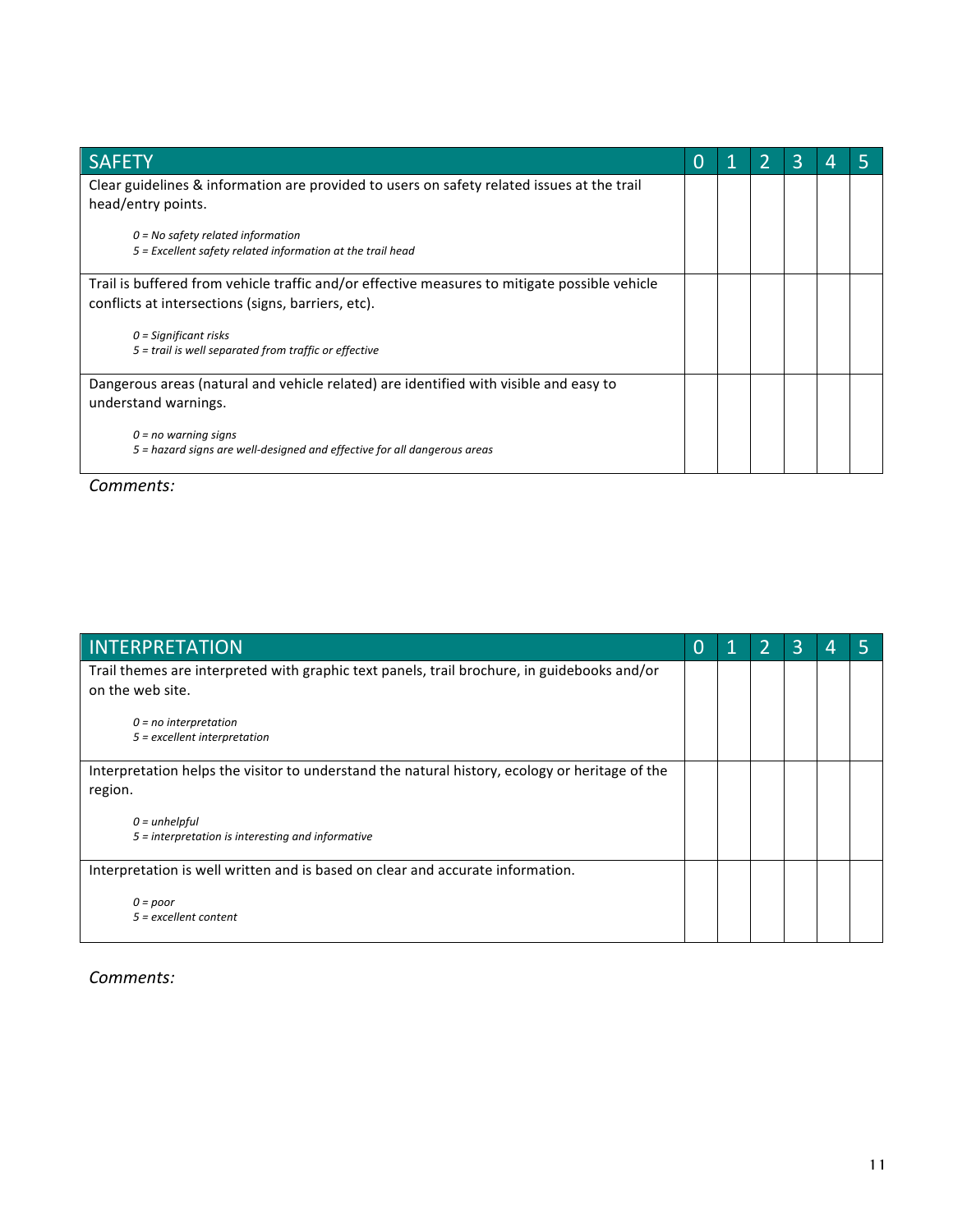## Section 5. Trail Experience

This section provides an assessment of the trail experience by evaluating factors such as natural and cultural features and landscape, themes, and tourism attractions on the trail. The quality of experience is largely based on the perception of the visitor. Knowledge of the tourism market and in particular the trail-user and the market for outdoor product are required to provide valid responses. To adequately assess the more intangible aspects of the visitor experience, the questions within this section address a range of indicators that relate to a rewarding trail experience. Some questions apply to hiking and walking trails, while others apply more specifically to linear trails or multi-use trails. Please respond to each question that applies. Note that within this section, the word "region" generally refers to a region of the province such as a provincially defined tourism region.

| <b>GENERAL</b>                                                                                    | O |  | 3 | 4 |  |
|---------------------------------------------------------------------------------------------------|---|--|---|---|--|
| Trail has a brand or theme that reflects unique attributes of the region.                         |   |  |   |   |  |
| $0 = None$<br>5 = regionally appropriate brand /theme                                             |   |  |   |   |  |
| Trail experience connects users with a principal selling feature or tourism theme promoted        |   |  |   |   |  |
| by the province.                                                                                  |   |  |   |   |  |
| $0 = Unconnected$                                                                                 |   |  |   |   |  |
| 5 = excellent connection to provincial tourism strengths                                          |   |  |   |   |  |
| Trail allows visitors exceptional opportunity to experience the most attractive aspects of the    |   |  |   |   |  |
| provincial landscape.                                                                             |   |  |   |   |  |
| $0 = Poor$                                                                                        |   |  |   |   |  |
| $5 =$ excellent                                                                                   |   |  |   |   |  |
| Trail offers visitors an opportunity to experience attractive/significant aspects of provincially |   |  |   |   |  |
| recognized history and heritage.                                                                  |   |  |   |   |  |
| $0 =$ Insignificant                                                                               |   |  |   |   |  |
| $5 =$ excellent                                                                                   |   |  |   |   |  |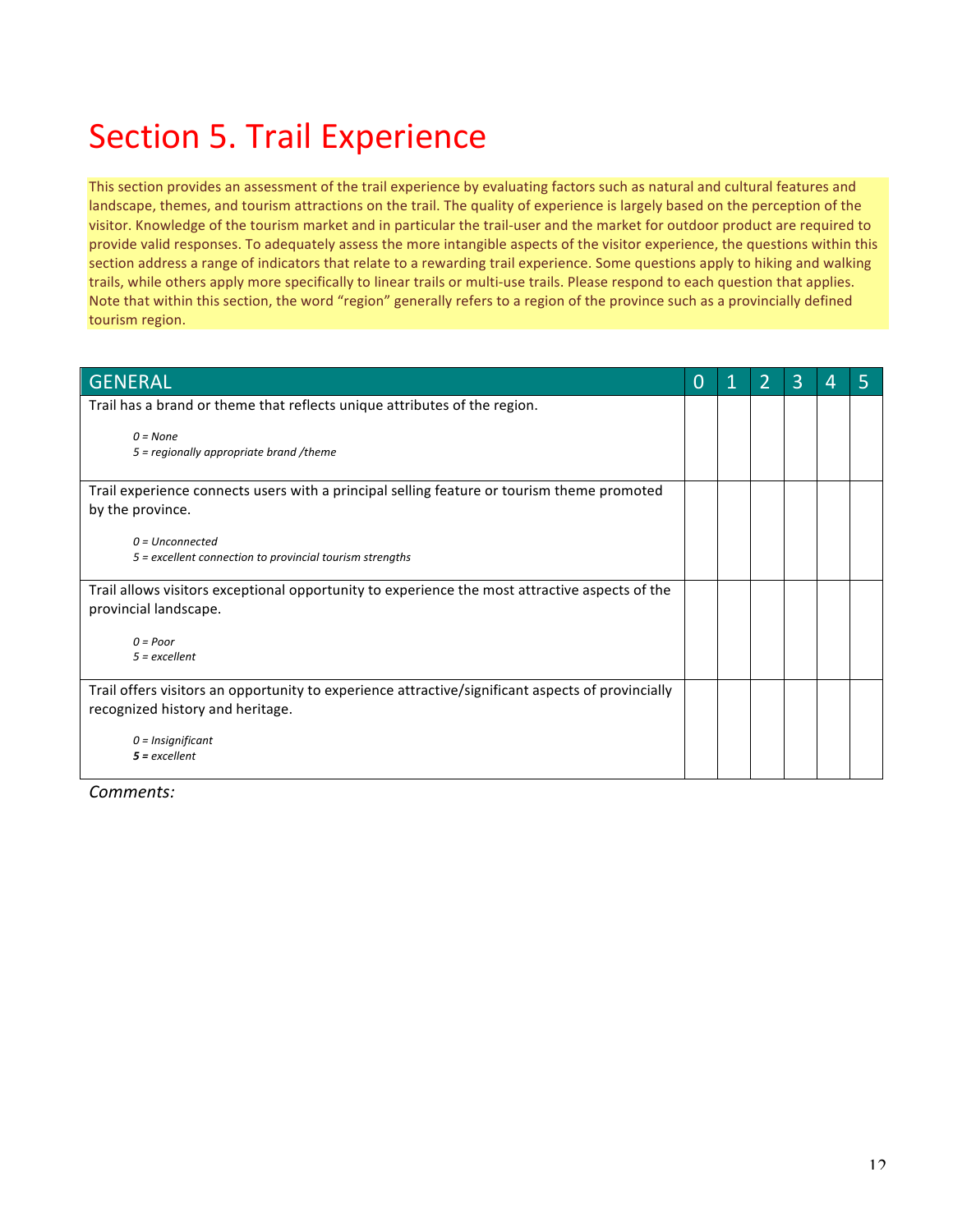| <b>NATURAL FEATURES</b>                                                                                                                                           | $\overline{0}$ | 1 | $\overline{2}$ | 3 | 4 | 5 |
|-------------------------------------------------------------------------------------------------------------------------------------------------------------------|----------------|---|----------------|---|---|---|
| Trail route features a high diversity of landscape features (topography, view-planes and<br>natural features).                                                    |                |   |                |   |   |   |
| $0 = none$<br>5 = high diversity of landscapes                                                                                                                    |                |   |                |   |   |   |
| Trail route incorporates panoramic view-planes that include regionally significant<br>landscapes.                                                                 |                |   |                |   |   |   |
| $0 = none$<br>5 = highly significant view-scapes                                                                                                                  |                |   |                |   |   |   |
| Trail route features extra-ordinary geographic features. This may include waterfalls, canyons<br>and rapids or extra-ordinary rock formations, cliffs, caves etc. |                |   |                |   |   |   |
| $0 = Common features$<br>5 = one or more extraordinary features                                                                                                   |                |   |                |   |   |   |
| Trail route features high ecological diversity.                                                                                                                   |                |   |                |   |   |   |
| $0 =$ monotonous<br>$5 =$ exceptional diversity                                                                                                                   |                |   |                |   |   |   |
| Trail features one or more nationally recognized significant ecological features.                                                                                 |                |   |                |   |   |   |
| $0 = no$ significance<br>5 = nationally significant ecology                                                                                                       |                |   |                |   |   |   |
| Trail incorporates phenomena or landscape features that are well known at a provincial<br>level, nationally or internationally.                                   |                |   |                |   |   |   |
| $0 =$ lacks features<br>5 = national/internationally recognized                                                                                                   |                |   |                |   |   |   |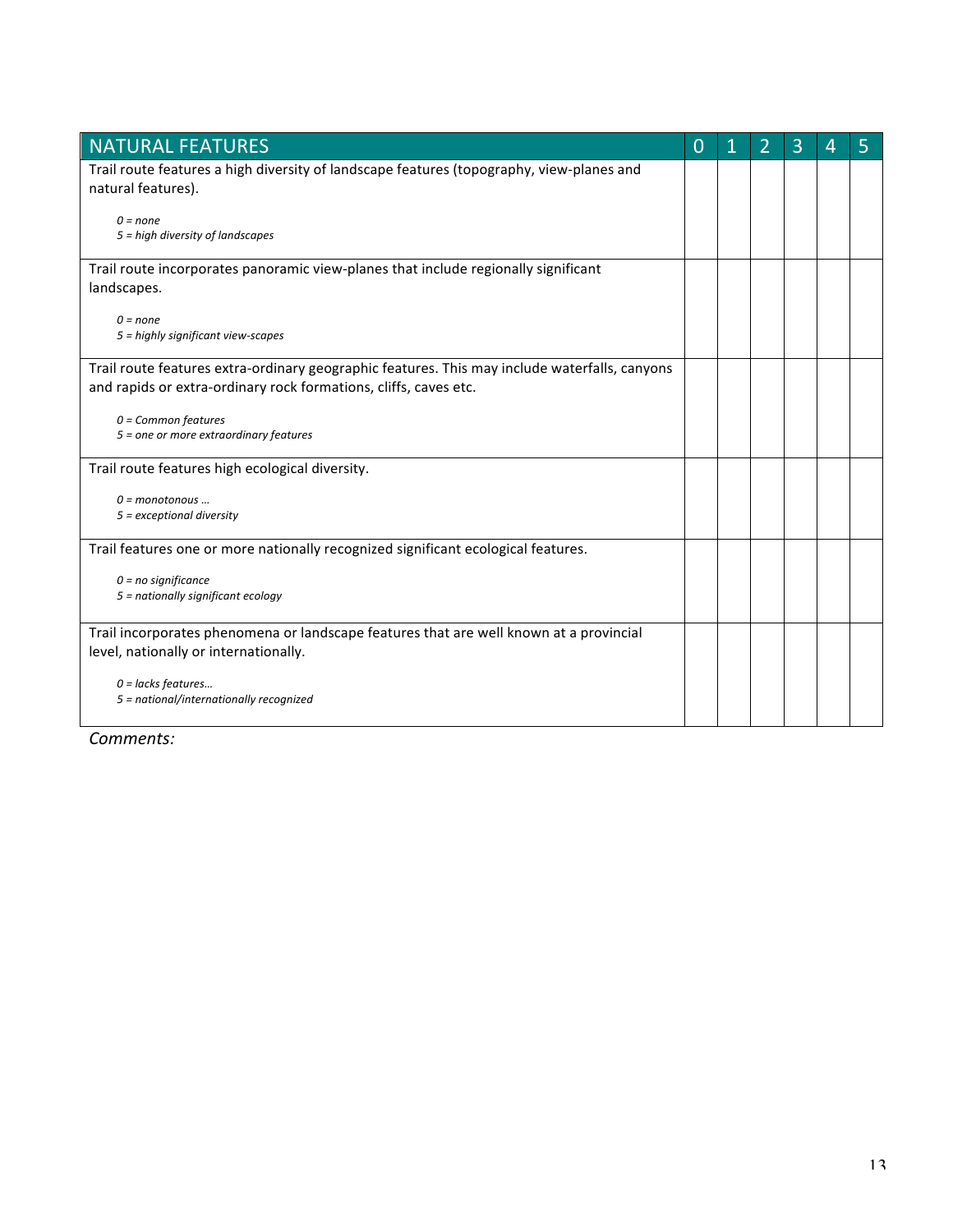| <b>CULTURAL FEATURES</b>                                                                                                                     | O |  | 3 |  |
|----------------------------------------------------------------------------------------------------------------------------------------------|---|--|---|--|
| Trail features regionally significant historical and cultural landmarks.                                                                     |   |  |   |  |
| $Q = none$<br>5 =recognized and highly significant                                                                                           |   |  |   |  |
| Trail is associated with a distinct regional heritage theme (historic/traditional cultures).                                                 |   |  |   |  |
| $0 = none$<br>$5 =$ distinct theme                                                                                                           |   |  |   |  |
| Trail route intersects with preserved or restored tourism heritage features such as historic<br>pathways, bridges, streetscapes.             |   |  |   |  |
| $0 = None$<br>$5 =$ Highly significant                                                                                                       |   |  |   |  |
| Trail route intersects with sites or communities that include provincially recognized<br>attractions (such as museums, historic sites etc.). |   |  |   |  |
| $0 = None$ .<br>$5 =$ Highly significant                                                                                                     |   |  |   |  |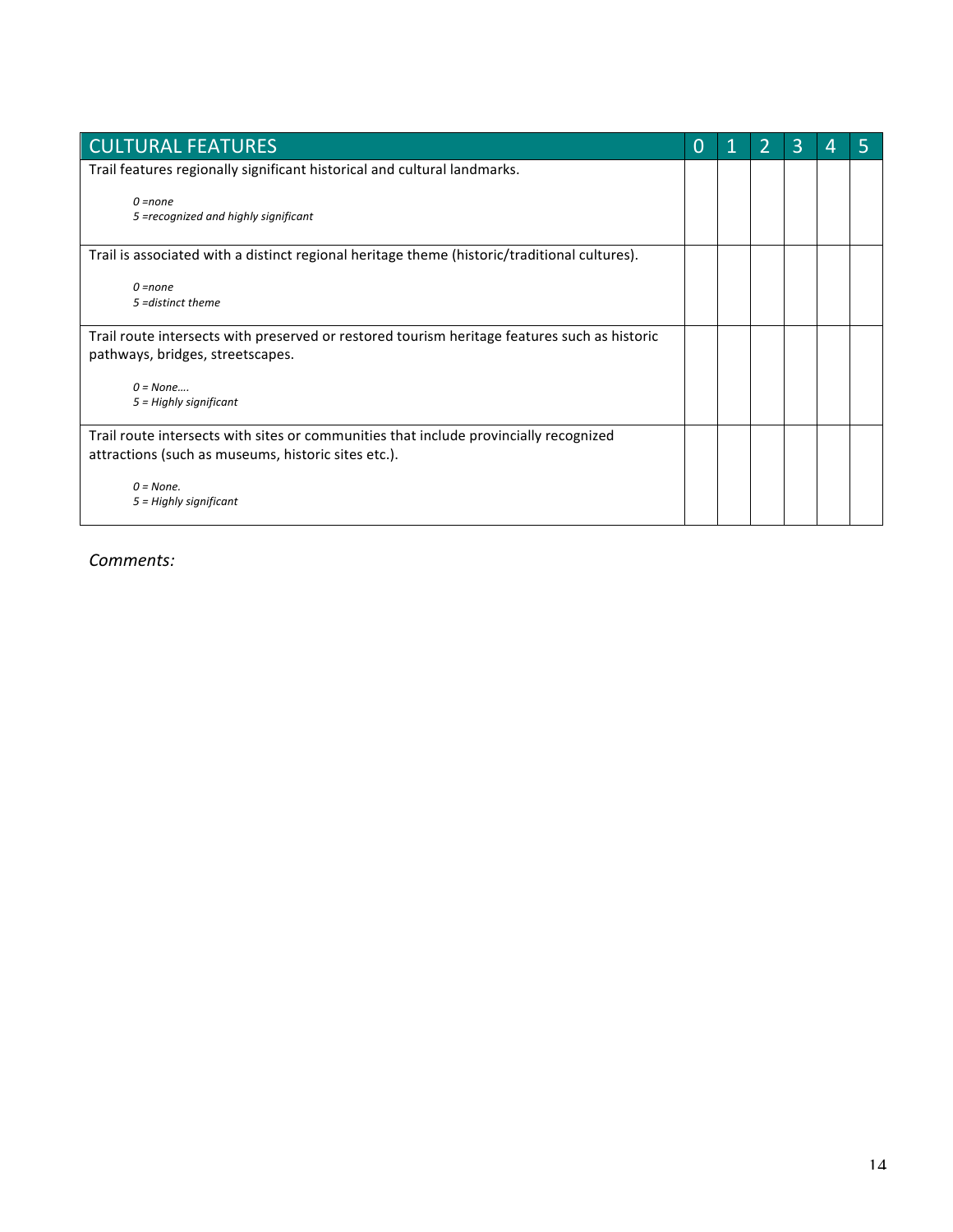## Section 6: Tourism Services and Amenities

This section concerns tourism assets and community hubs that are in the vicinity of the trail. It is divided into 3 sections. The *first* (part A) applies to all linear trails that link communities. The second (part B) applies to urban trails, usually multi-use. The third applies to all other hiking and walking trails.

*If* the trail is a linear trail that connects communities and where communities are interspersed along the trail route, please answer only part A. Then move directly to Section 6 (user feedback).

*If* the trail is an urban multi-use trail, located in within an urban or suburban region, please answer only part B. Then move directly to Section 6 (user feedback).

*If* the trail is a hiking or walking trail and is not covered by the two above categories (either a wilderness trail or a family *oriented day-use trail), please answer only part C. Then move directly to Section 6 (user feedback).* 

### Part A: Linear (Linking) Trails

Please answer the following questions relating to multi-use linear trails that link communities and/or where communities are interspersed on the trail route. These questions refer to communities on or adjacent to the trail. "Adjacent" refers to communities close to and with convenient access to the trail. If they are not directly on the trail, they should be less than 15 minutes travel time (whether by bicycle or on foot).

| <b>TOURISM SERVICES</b>                                                               | $\Omega$ | $\overline{2}$ | $\overline{3}$ | 4 | 5 |
|---------------------------------------------------------------------------------------|----------|----------------|----------------|---|---|
| Communities along the trail include outlets for groceries and trail supplies.         |          |                |                |   |   |
| $0 = none$<br>$5 = frequency$ frequent intervals                                      |          |                |                |   |   |
| Communities (and services) on or adjacent to the trail include cafes and restaurants. |          |                |                |   |   |
| $0 = none$<br>$5 = frequency$                                                         |          |                |                |   |   |
| Cafes and restaurants are attractive with an appealing theme.                         |          |                |                |   |   |
| $0 =$ unattractive/ordinary<br>5 = highly attractive and themed                       |          |                |                |   |   |
| Trail features a variety of food and culinary options.                                |          |                |                |   |   |
| $0 = none$<br>$5$ = extensive variety                                                 |          |                |                |   |   |
| Communities along the trail include camping facilities suitable for tenting.          |          |                |                |   |   |
| $0 = none$<br>$5 = frequency$                                                         |          |                |                |   |   |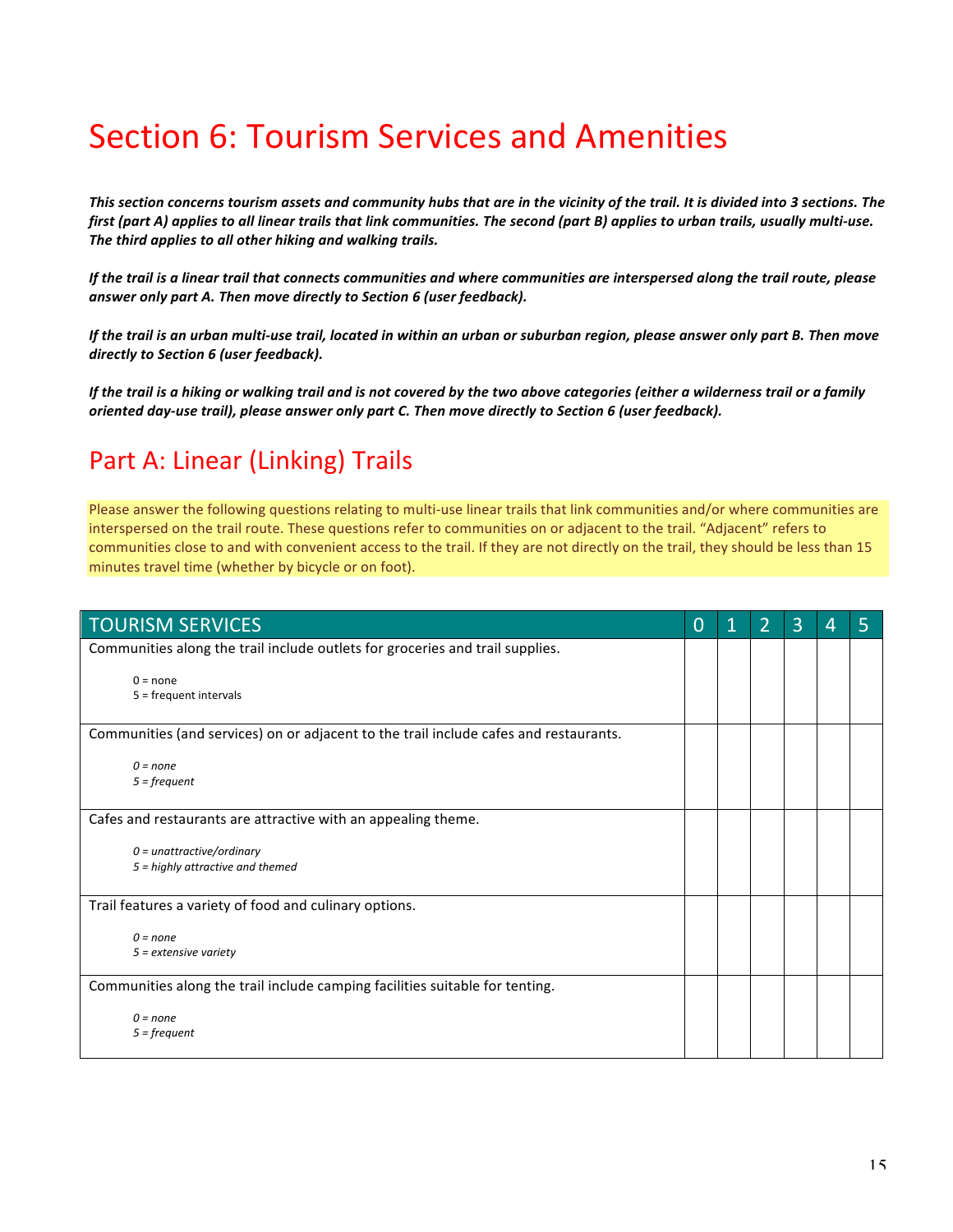| Communities along the trail feature fixed roof accommodations.                                                                                                                      |  |  |  |
|-------------------------------------------------------------------------------------------------------------------------------------------------------------------------------------|--|--|--|
| $0 = none$<br>$5 = frequency$ frequent intervals                                                                                                                                    |  |  |  |
| Fixed roof accommodations are attractive, and have an appealing theme.                                                                                                              |  |  |  |
| $0 =$ unattractive<br>5 = highly attractive and themed                                                                                                                              |  |  |  |
| Accommodations, cafes and other services recognize and/or are customized to support trail<br>users (space for bicycles/ hiking gear storage, trail maps/ information on site etc.). |  |  |  |
| $0 = no recognition of trail uses$<br>5 = significant support for trail users                                                                                                       |  |  |  |
| Communities on or adjacent to the trail offer rental services that complement or enhance<br>the trail experience (bicycles, kayaks etc.).                                           |  |  |  |
| $0 = no$ rental services<br>$5 =$ numerous rental options                                                                                                                           |  |  |  |
| Designated activities are available along the trail such as swimming, boating, festivals,<br>entertainment etc.                                                                     |  |  |  |
| $0 = none$<br>$5 = frequency$ frequent intervals                                                                                                                                    |  |  |  |
| Trail features unique and/or recognized agrifood outlets and attractions representing a<br>regional theme or specialty (wineries etc).                                              |  |  |  |
| $0 = None$<br>$5 = frequency$                                                                                                                                                       |  |  |  |
| Rest areas and picnic sites are available on the trail.                                                                                                                             |  |  |  |
| $0 = none$<br>$5 = frequently$                                                                                                                                                      |  |  |  |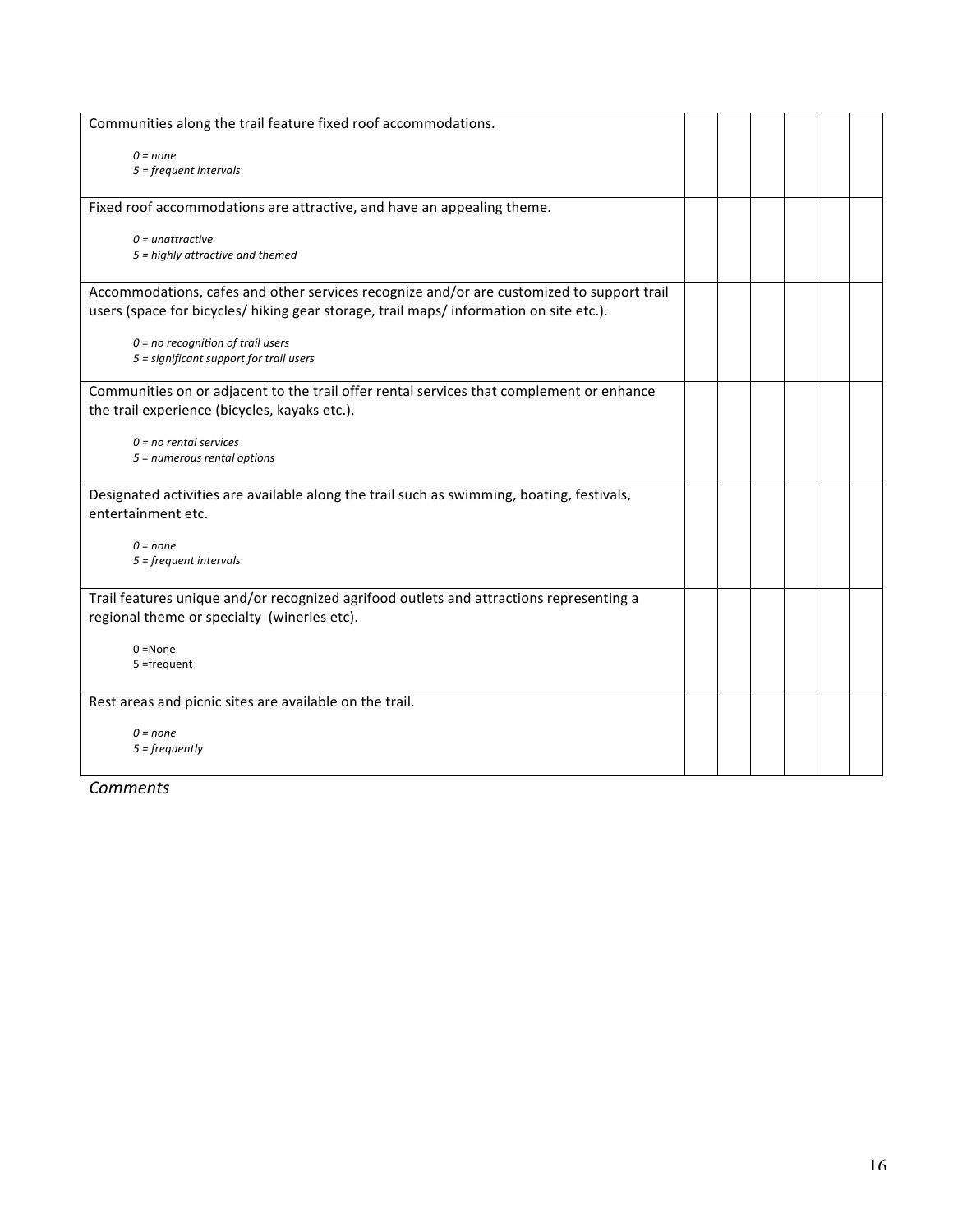| <b>ACCESS TO COMMUNITIES</b>                                                     | O |  | З |  |
|----------------------------------------------------------------------------------|---|--|---|--|
| Designated access corridors lead to communities along the trail.                 |   |  |   |  |
| $0 = no$ designated access to communities<br>$5$ = excellent access              |   |  |   |  |
| Access to communities along the trail are clearly marked with adequate signs.    |   |  |   |  |
| $0 =$ poorly marked<br>$5 =$ excellent                                           |   |  |   |  |
| Locations and description of services along the trail are on the web site.       |   |  |   |  |
| $0 = no$ information on services<br>$5 =$ complete information                   |   |  |   |  |
| Information about services along the trail is accurate and clearly communicated. |   |  |   |  |
| $0 = poor$<br>5 = accurate and well communicated                                 |   |  |   |  |

| PACKAGE/ITINERARY DEVELOPMENT                                                                                                                                                                                                                                                                              |  | 3 |  |
|------------------------------------------------------------------------------------------------------------------------------------------------------------------------------------------------------------------------------------------------------------------------------------------------------------|--|---|--|
| Location of service hubs or towns are suitable for multi-day itineraries. (ideally service hubs<br>should not be more than 20k apart).                                                                                                                                                                     |  |   |  |
| $0 =$ Poorly spaced<br>$5$ = Frequent                                                                                                                                                                                                                                                                      |  |   |  |
| Information for itinerary planning is on trail web site and/or in promotional material (may<br>include proposed itineraries, distance between key tourism services, graphic representation<br>of services, hubs and trail town locations).<br>$0 = no$ information<br>5 = complete information on services |  |   |  |
| Links between package tour operators on web site and promotional material.                                                                                                                                                                                                                                 |  |   |  |
| $0 = none$<br>$5$ = extensive listing of package tours                                                                                                                                                                                                                                                     |  |   |  |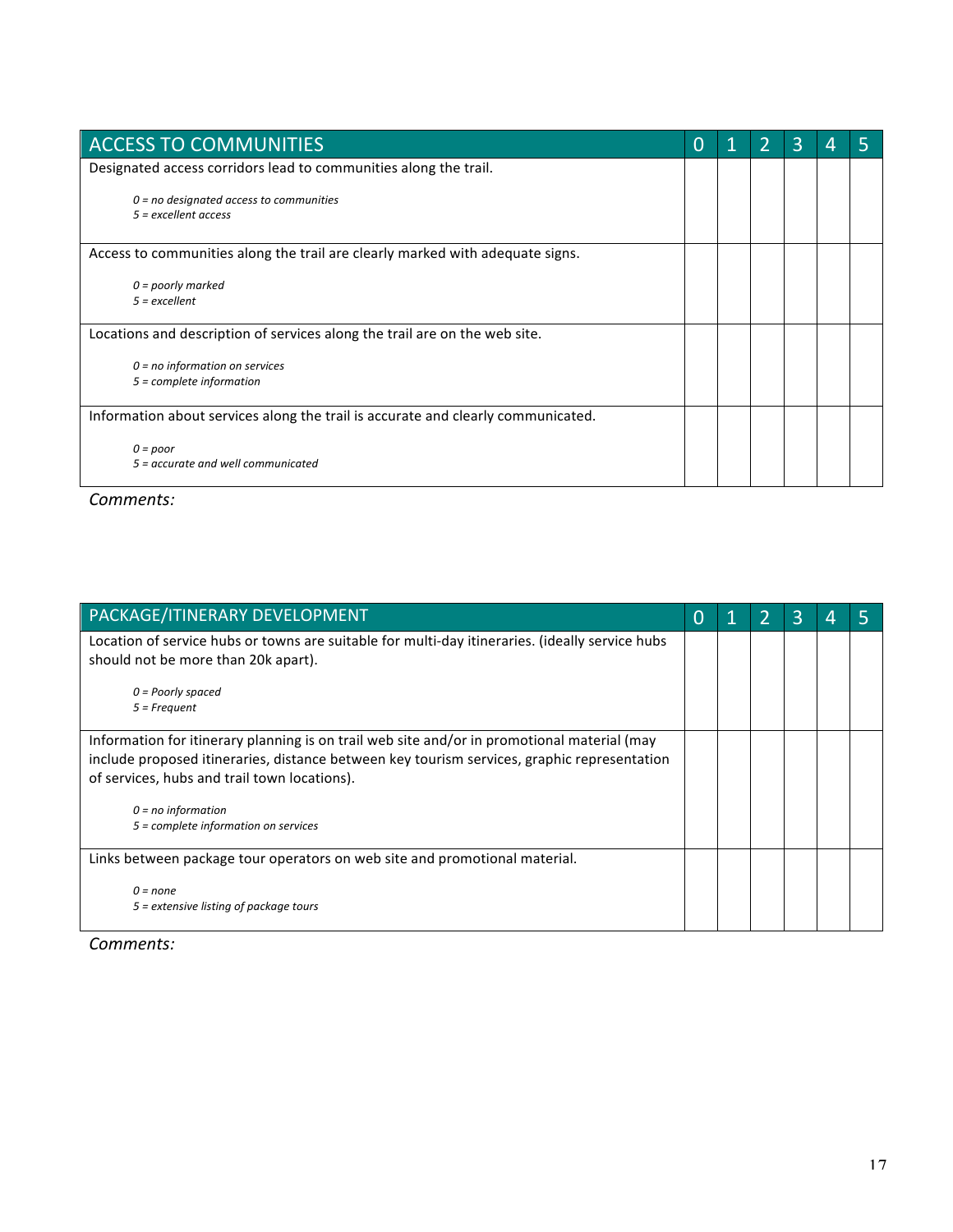| <b>TRANSPORTATION</b>                                                                      | O |  | 3 | 4 |  |
|--------------------------------------------------------------------------------------------|---|--|---|---|--|
| Secure locations for vehicle parking etc. are provided in the proximity of principle entry |   |  |   |   |  |
| points.                                                                                    |   |  |   |   |  |
|                                                                                            |   |  |   |   |  |
| $0 = No$ secure parking                                                                    |   |  |   |   |  |
| 5 = Excellent options for secure long-term parking                                         |   |  |   |   |  |
| Trail features shuttle or other transportation options                                     |   |  |   |   |  |
| $0 = no$ shuttle options                                                                   |   |  |   |   |  |
| 5= excellent options                                                                       |   |  |   |   |  |
|                                                                                            |   |  |   |   |  |
| Options for baggage transport are publicized in Trail Information.                         |   |  |   |   |  |
|                                                                                            |   |  |   |   |  |
| $0 = no$ options                                                                           |   |  |   |   |  |
| 5= excellent options                                                                       |   |  |   |   |  |
|                                                                                            |   |  |   |   |  |

*.*

| <b>WASHROOMS</b>                                                                       |  | 3 |  |
|----------------------------------------------------------------------------------------|--|---|--|
| Clean and accessible washrooms are located on the trail or conveniently located nearby |  |   |  |
| $0 = no$ washrooms                                                                     |  |   |  |
| $5 = clean$ and accessible washrooms                                                   |  |   |  |
| Washroom locations are accurately identified on trail maps                             |  |   |  |
| $0 = no$ identification of washrooms                                                   |  |   |  |
| 5 = washroom locations are identified on trail maps                                    |  |   |  |
| Washrooms locations are clearly indicated on the trail                                 |  |   |  |
| $0 = no$ identification of washrooms                                                   |  |   |  |
| $5 = washroom$ locations are indicated on the trail                                    |  |   |  |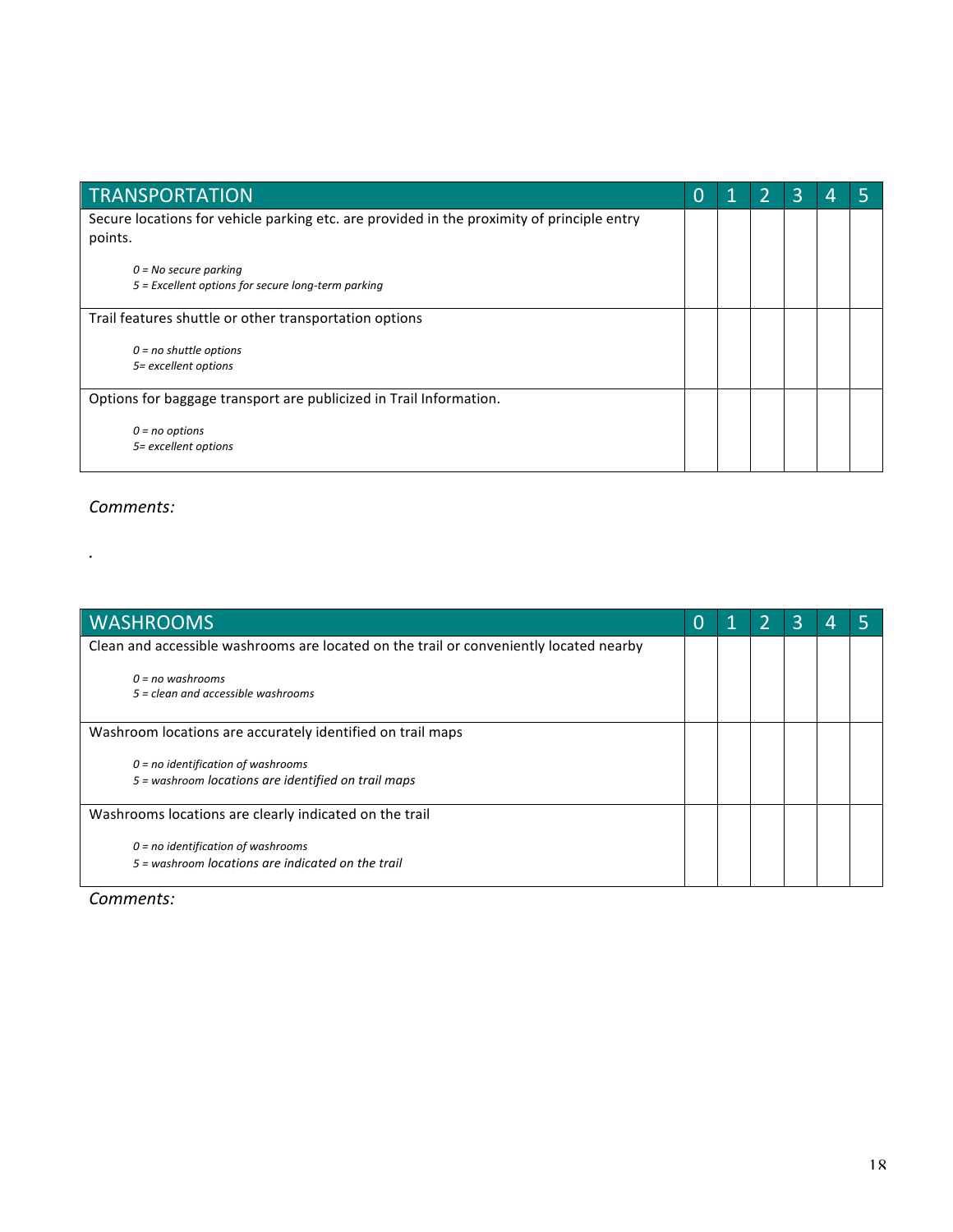| <b>GARBAGE/WASTE DISPOSAL</b>                                                                   |  |  |  |
|-------------------------------------------------------------------------------------------------|--|--|--|
| Garbage & recycling bins are available at or in the vicinity of principle access points.        |  |  |  |
| $0 = no$ garbage or recycling bins<br>5 = well located garbage and recycling bins               |  |  |  |
| Garbage and recycling bins are well maintained and emptied regularly                            |  |  |  |
| $0 = poor condition/maintename$<br>$5$ = garbage bins are well maintained and emptied regularly |  |  |  |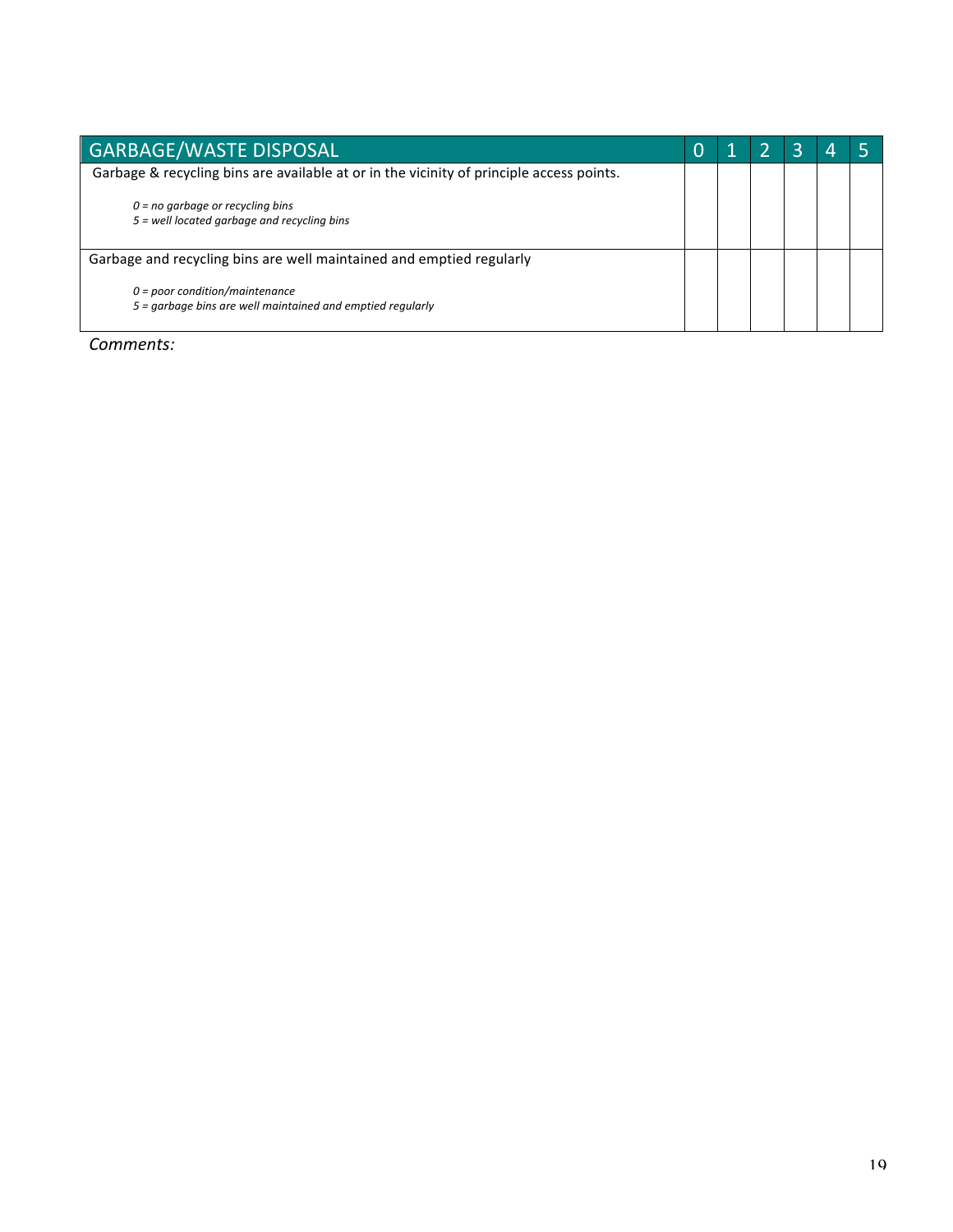### Part B: Urban Trails

Please answer the following questions relating to amenities and tourism services for urban trails. Note that "close to" refers to a maximum of 15 minutes travel time on foot or by bicycle.

| <b>WASHROOMS</b>                                                                        | O | 1 | 3 | 4 |  |
|-----------------------------------------------------------------------------------------|---|---|---|---|--|
| Clean and accessible washrooms are available.                                           |   |   |   |   |  |
| $0 = no$ washrooms                                                                      |   |   |   |   |  |
| $5$ = well-designed washrooms                                                           |   |   |   |   |  |
| Washrooms are located on the trail or conveniently located nearby and their location is |   |   |   |   |  |
| clearly identified                                                                      |   |   |   |   |  |
| $0 = no$ washrooms                                                                      |   |   |   |   |  |
| 5 = washroom locations are convenient and clearly marked                                |   |   |   |   |  |
| Washrooms are well maintained, clean and well-stocked                                   |   |   |   |   |  |
| $0 =$ washrooms in poor condition                                                       |   |   |   |   |  |
| 5 = very clean and well maintained                                                      |   |   |   |   |  |

*Comments:*

| <b>GARBAGE/WASTE DISPOSAL</b>                                                                 |  |  |  |
|-----------------------------------------------------------------------------------------------|--|--|--|
| Clean, well-located garbage & recycling bins are available at or in the vicinity of principle |  |  |  |
| access points.                                                                                |  |  |  |
| $0 = no$ garbage or recycling bins                                                            |  |  |  |
| 5 = well located garbage and recycling bins                                                   |  |  |  |
| Garbage & recycling bins are kept in good condition and emptied regularly.                    |  |  |  |
| $0 = poor condition/maintename$                                                               |  |  |  |
| $5 =$ garbage bins are well maintained and emptied regularly                                  |  |  |  |
|                                                                                               |  |  |  |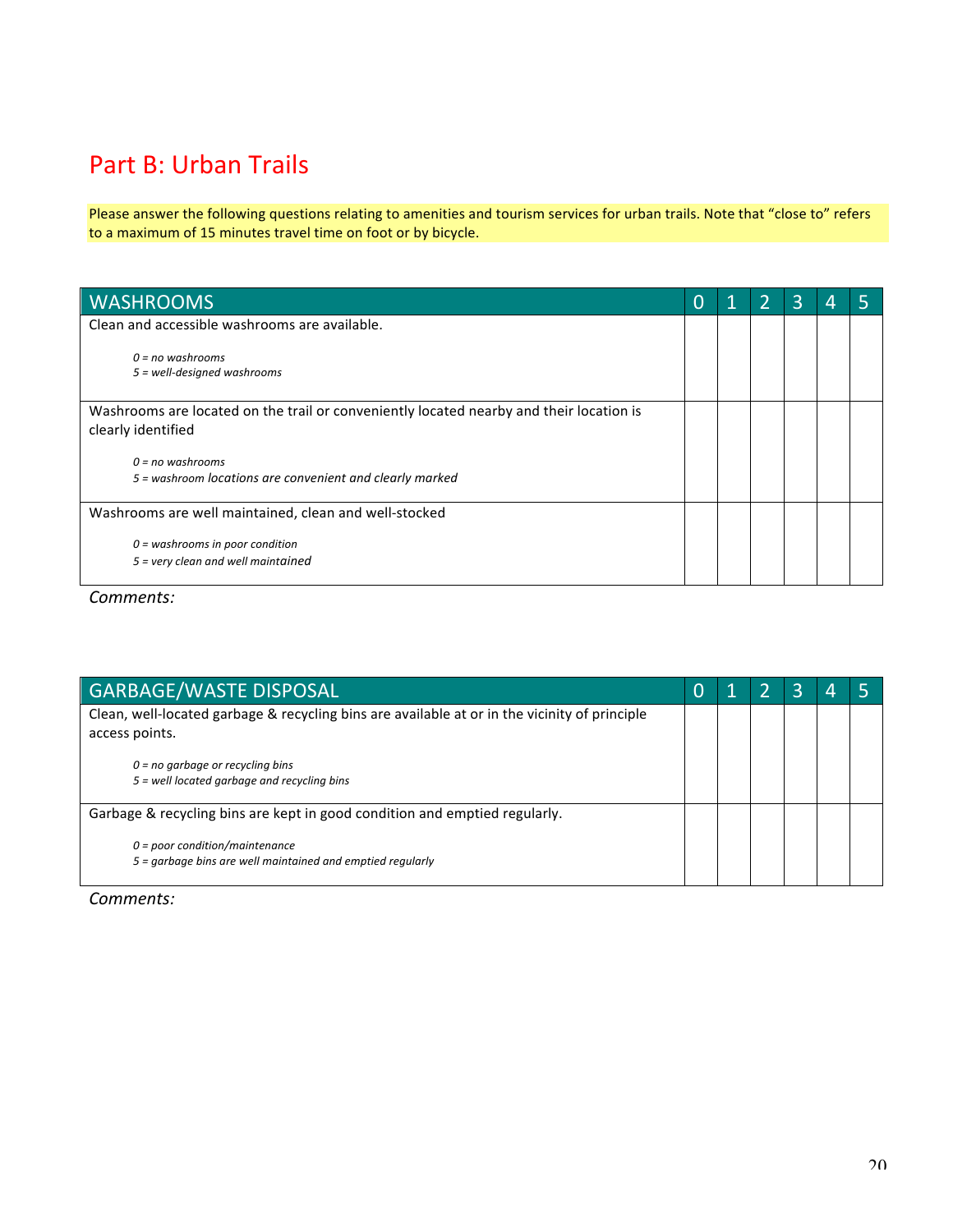| <b>COMMUNITIES AND SERVICES</b>                                                                                                 | $\overline{0}$ | 2 | 3 | 4 | 5 |
|---------------------------------------------------------------------------------------------------------------------------------|----------------|---|---|---|---|
| Services such as cafes and restaurants are clearly identified in trail information (maps, web<br>site, entry point information) |                |   |   |   |   |
| $0 = none$<br>5 = key services are clearly identified in trail information                                                      |                |   |   |   |   |
| Outlets for purchasing beverages and snacks are located adjacent or close to the trail.                                         |                |   |   |   |   |
| $0 = none$<br>5 = outlets are attractive and convenient for trail users.                                                        |                |   |   |   |   |
| Communities and services on or adjacent to the trail include cafes and restaurants.                                             |                |   |   |   |   |
| $0 = none$<br>$5 = frequency$                                                                                                   |                |   |   |   |   |
| Cafes and restaurants are attractive with an appealing theme.                                                                   |                |   |   |   |   |
| $0 =$ unattractive/ordinary<br>5 = highly attractive and themed                                                                 |                |   |   |   |   |
| A variety of food and culinary options close to the trail.                                                                      |                |   |   |   |   |
| $0 = none$<br>$5$ = extensive variety                                                                                           |                |   |   |   |   |
| Other tourism services including shopping are located close to the trail.                                                       |                |   |   |   |   |
| $0 = none$<br>5 = excellent range of services                                                                                   |                |   |   |   |   |
| Accommodations options are available within 15 min (by vehicle) of the trail.                                                   |                |   |   |   |   |
| $0 = none$<br>5 = range of accommodations are available close to the trail                                                      |                |   |   |   |   |
| Rental services (bicycles, kayaks etc.) are available and identified on web site or trail map.                                  |                |   |   |   |   |
| $0 = no$ rental services<br>5= numerous rental options                                                                          |                |   |   |   |   |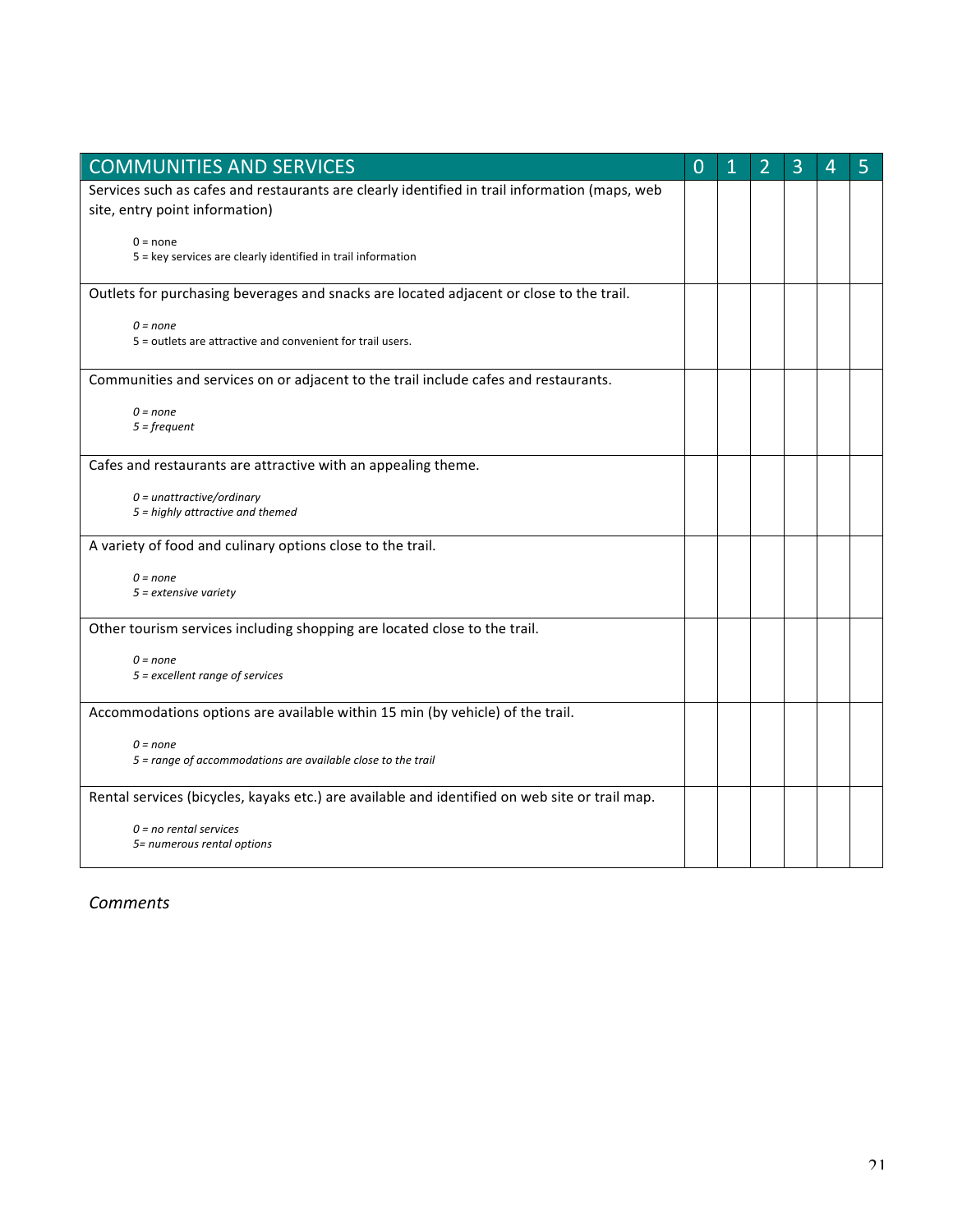### Part C: Walking and Hiking Trails

Please answer the following questions relating to amenities and tourism services for all other types of trails. This includes front country or back-country nature trails (where the trail route does not intersect with communities) as well as multi-use greenways designed for day-use only and where users normally return to their point of departure. Note that "close to" refers to a maximum of 15 minutes travel time by vehicle for family oriented trails and 30 minutes for wilderness trails.

| <b>WASHROOMS</b>                                                                                                               | O |  | 3 |  |
|--------------------------------------------------------------------------------------------------------------------------------|---|--|---|--|
| Clean, well-designed and properly sited washrooms are available.                                                               |   |  |   |  |
| $0 = no$ washrooms<br>5 = well-designed washrooms                                                                              |   |  |   |  |
| Washrooms are at the entry point or conveniently located nearby (and their location is<br>clearly identified at the trailhead) |   |  |   |  |
| $0 = no$ washrooms<br>5 = washroom locations are convenient and clearly marked                                                 |   |  |   |  |
| Washrooms are well maintained, clean and well-stocked                                                                          |   |  |   |  |
| $0 =$ washrooms in poor condition<br>$5$ = very clean and well maintained                                                      |   |  |   |  |

*Comments:*

| <b>GARBAGE/WASTE DISPOSAL</b>                                                                  | O |  | З |  |
|------------------------------------------------------------------------------------------------|---|--|---|--|
| Clean, well-located garbage & recycling bins are available at or in the vicinity of trailheads |   |  |   |  |
| and principle access points.                                                                   |   |  |   |  |
| $0 = no$ garbage or recycling bins                                                             |   |  |   |  |
| 5 = well located garbage and recycling bins                                                    |   |  |   |  |
| Garbage & recycling bins are durable and animal proof.                                         |   |  |   |  |
| $0 =$ none or poor quality garbage bins                                                        |   |  |   |  |
| $5$ = all bins are animal proof                                                                |   |  |   |  |
| Garbage & recycling bins are kept in good condition and emptied regularly.                     |   |  |   |  |
| $0 = poor condition/maintename$                                                                |   |  |   |  |
| 5 = garbage bins are well maintained and emptied regularly                                     |   |  |   |  |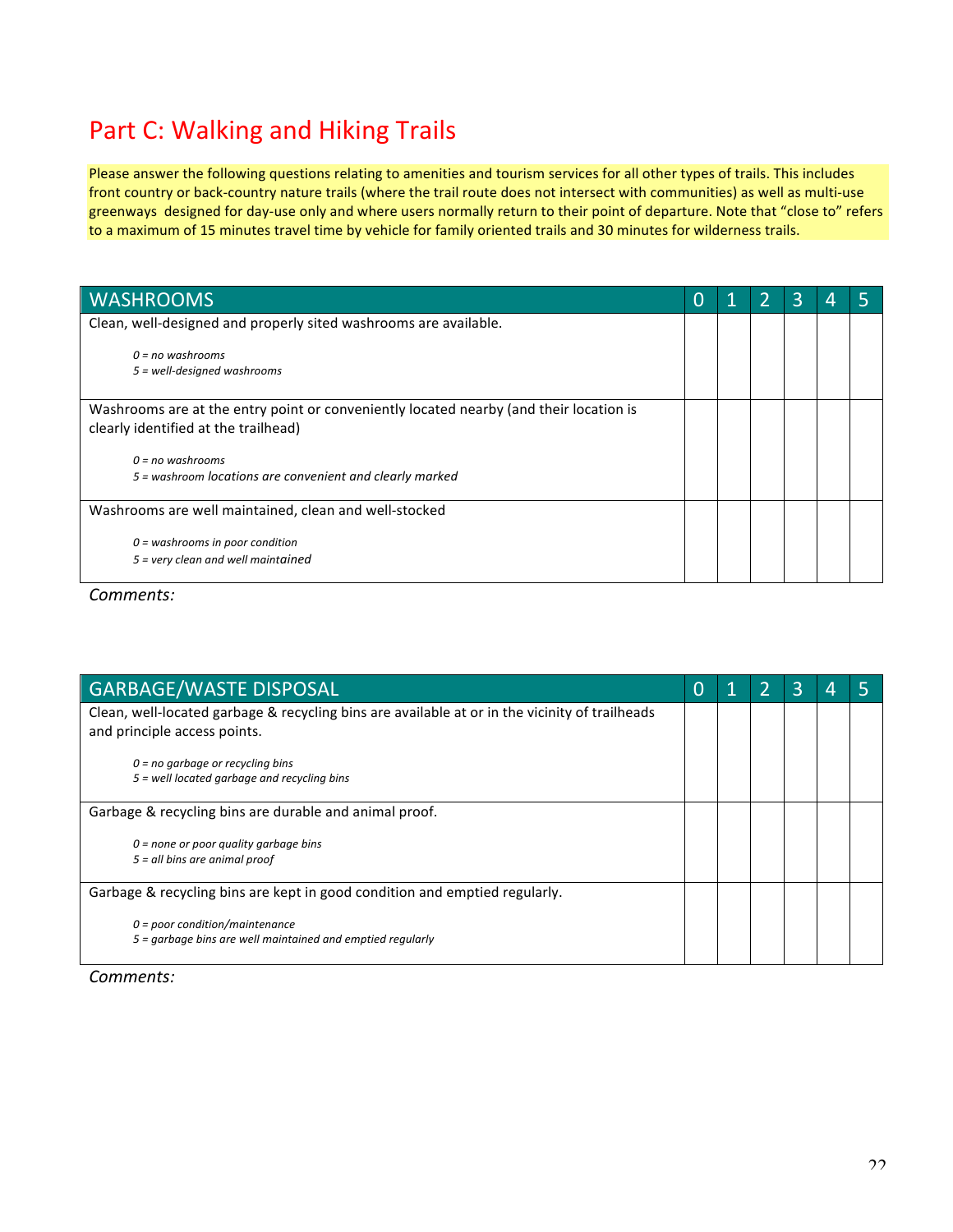| <b>COMMUNITIES AND SERVICES</b>                                                             | O | 2 | 3 | 4 | 5 |
|---------------------------------------------------------------------------------------------|---|---|---|---|---|
| Outlets for purchasing beverages and snacks are located adjacent or close to the trail.     |   |   |   |   |   |
| $0 = none$<br>5 = outlets are attractive and convenient for trail users.                    |   |   |   |   |   |
| Communities adjacent or close to the trail offer feature town centres that are clean and    |   |   |   |   |   |
| attractive.                                                                                 |   |   |   |   |   |
| $0 =$ unattractive                                                                          |   |   |   |   |   |
| $5 =$ clean and very attractive                                                             |   |   |   |   |   |
| Communities adjacent or close to the trail offer a range of dining options.                 |   |   |   |   |   |
| $0 = none$                                                                                  |   |   |   |   |   |
| 5 = a range of dining options are available                                                 |   |   |   |   |   |
| Other tourism services including shopping are located close to the trail.                   |   |   |   |   |   |
| $0 = none$                                                                                  |   |   |   |   |   |
| 5 = excellent range of services                                                             |   |   |   |   |   |
| Outlets for groceries and trail supplies are located within 15 minutes of the trail         |   |   |   |   |   |
| $0 = none$                                                                                  |   |   |   |   |   |
| $5 = at$ frequent intervals                                                                 |   |   |   |   |   |
| Accommodations options are available within 1/2 hour of the trail.                          |   |   |   |   |   |
| $0 = none$                                                                                  |   |   |   |   |   |
| 5 = range of accommodations are available close to (within $\frac{1}{2}$ hour) of the trail |   |   |   |   |   |
| Communities adjacent or close to the trail offer rental services (bicycles, kayaks etc.).   |   |   |   |   |   |
| $0 = no$ rental services                                                                    |   |   |   |   |   |
| 5= numerous rental options                                                                  |   |   |   |   |   |
|                                                                                             |   |   |   |   |   |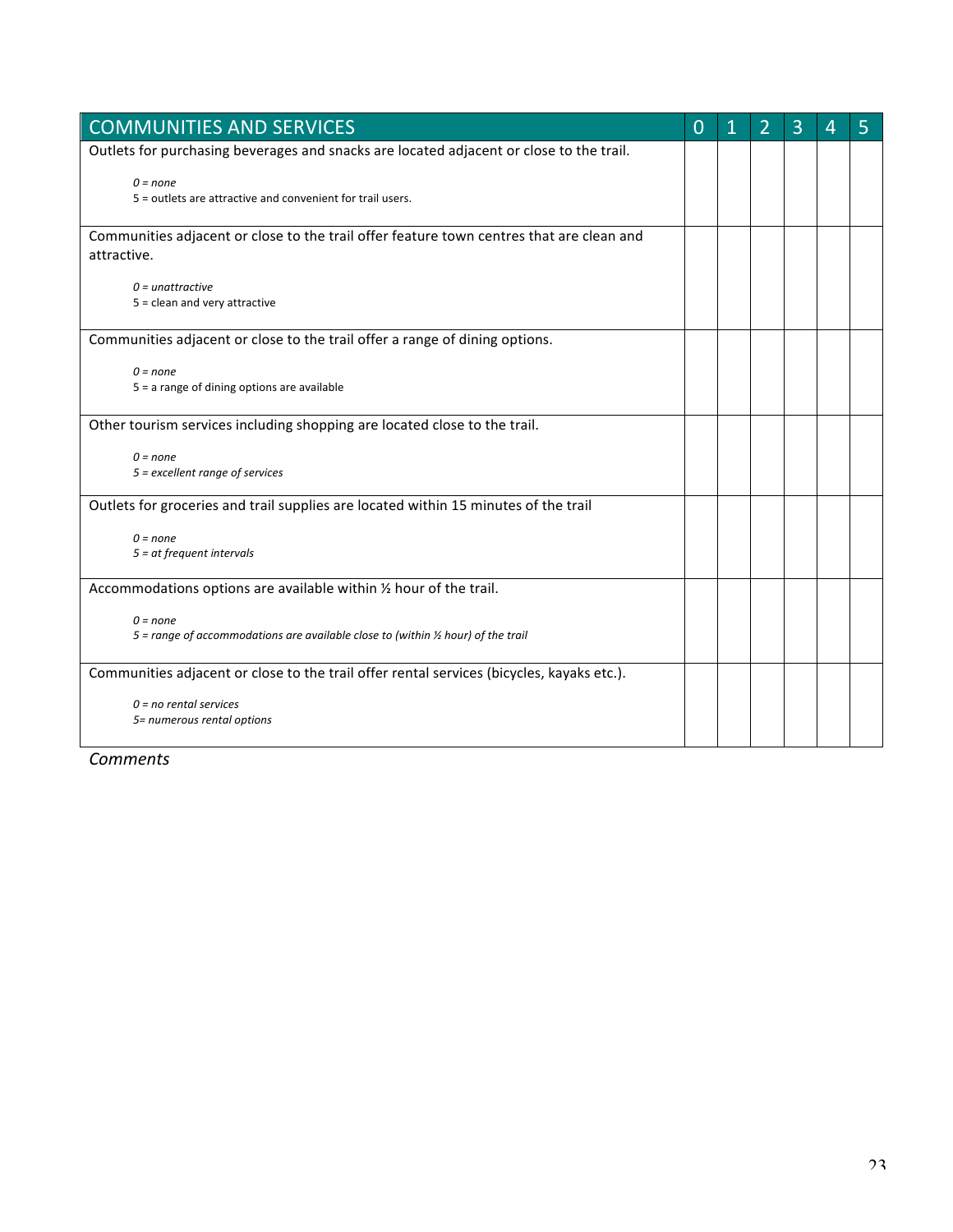## Section 7 - Other

#### Please answer the following questions for all trails.

| <b>ACCESS TO THE TRAIL</b>                                                                          |  | 3 |  |
|-----------------------------------------------------------------------------------------------------|--|---|--|
| Trail is operational consistently for an extended season (ideal from May $1st$ to November $1st$ ). |  |   |  |
| $0$ = operation is inconsistent or limited<br>$5 = full extended season$                            |  |   |  |
| Trail users have access to trail facilities outside the regular season.                             |  |   |  |
| $0 = no$ access outside regular season<br>$5 =$ access throughout the year                          |  |   |  |
| Users have access to parking at all hours during the regular season.                                |  |   |  |
| $0$ =restricted parking access<br>$5$ = excellent parking options                                   |  |   |  |
| Option for self-check in, where access is controlled.                                               |  |   |  |
| $0$ = very limited access<br>$5$ = excellent options                                                |  |   |  |

*Comments:*

#### Please answer the following question for trails where entrance or user fees are charged.

| USER FEES                                                                                                                                                                        | 0 |  | B |  |
|----------------------------------------------------------------------------------------------------------------------------------------------------------------------------------|---|--|---|--|
| Is user fee information indicated in all sources of information including web site, brochure,<br>on site etc.<br>$0 = no$ information<br>$5 =$ fee information readily available |   |  |   |  |
| User fee information is complete including payment location and methods.<br>$0 =$ inadequate information<br>5 = complete information                                             |   |  |   |  |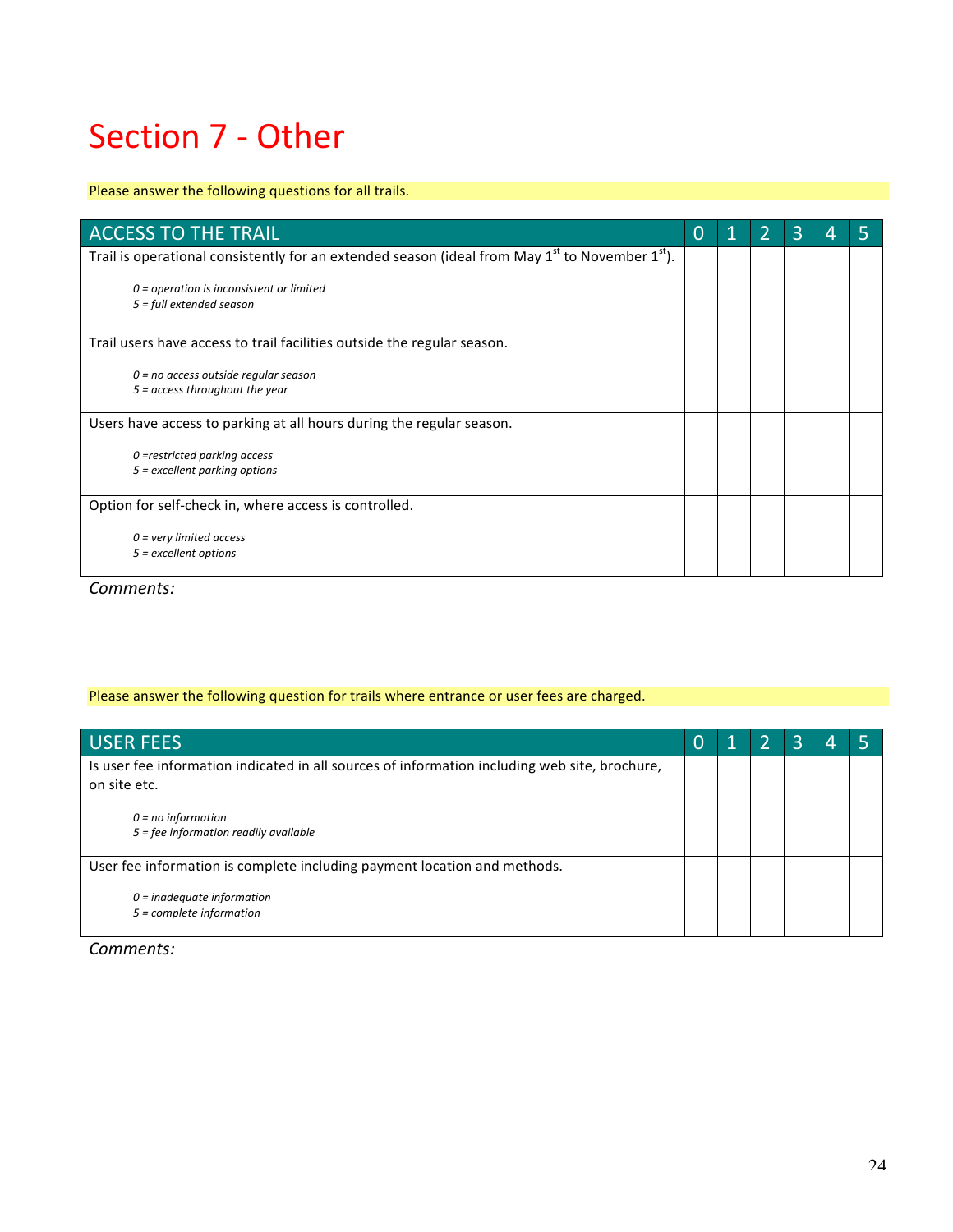Please answer the following question for trails where a multi-day experience is offered (such as wilderness trails or where camping facilities are required on the trail).

| <b>CAMPING</b>                                                                                                                                        | $\Omega$ |  | 3 | 4 |  |
|-------------------------------------------------------------------------------------------------------------------------------------------------------|----------|--|---|---|--|
| Where camping is available on the trail, policies are clearly posted in all information sources<br>(web site, brochure, at the trail entrance, etc.). |          |  |   |   |  |
| $0 = no$ information<br>5 = excellent communication of policy                                                                                         |          |  |   |   |  |
| Camp-site locations are clearly identified on site, on the web site in brochures etc.                                                                 |          |  |   |   |  |
| $0 = no$ information<br>5 = excellent information on site locations                                                                                   |          |  |   |   |  |
| Washroom locations are clearly posted at each campground or on permit, brochure.                                                                      |          |  |   |   |  |
| $0 = no$ information<br>5 = locations are clearly shown on site in on permits/site maps                                                               |          |  |   |   |  |
| Campsites are regularly inspected and in good condition                                                                                               |          |  |   |   |  |
| $0 = poor$ condition<br>5 = regular inspections/excellent condition                                                                                   |          |  |   |   |  |
| Campsites are kept clean and free of garbage and debris.                                                                                              |          |  |   |   |  |
| $0 =$ unsightly garbage and debris<br>$5 = clean$ and well maintained                                                                                 |          |  |   |   |  |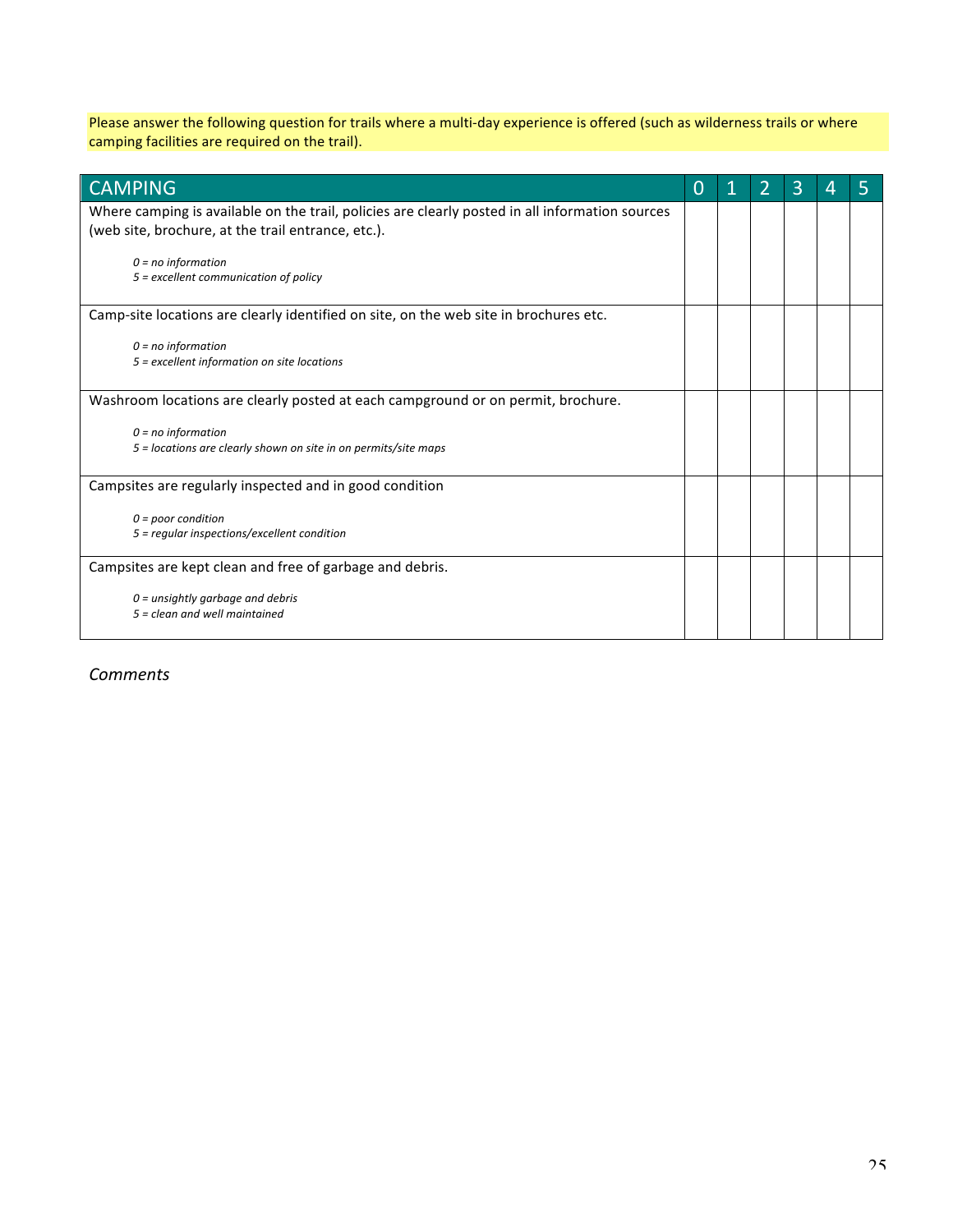#### Please answer the following questions for all trails.

| <b>FEEDBACK</b>                                                                       |  |  |  |
|---------------------------------------------------------------------------------------|--|--|--|
| User feedback forms are available and provide for reliable feedback from trail users. |  |  |  |
| $0 = none$<br>5 = excellent and unbiased feedback forms                               |  |  |  |
| User feedback forms are made available to a representative sample of trail users      |  |  |  |
| $0 = none$<br>5 = feedback is obtained from a large proportion of users               |  |  |  |